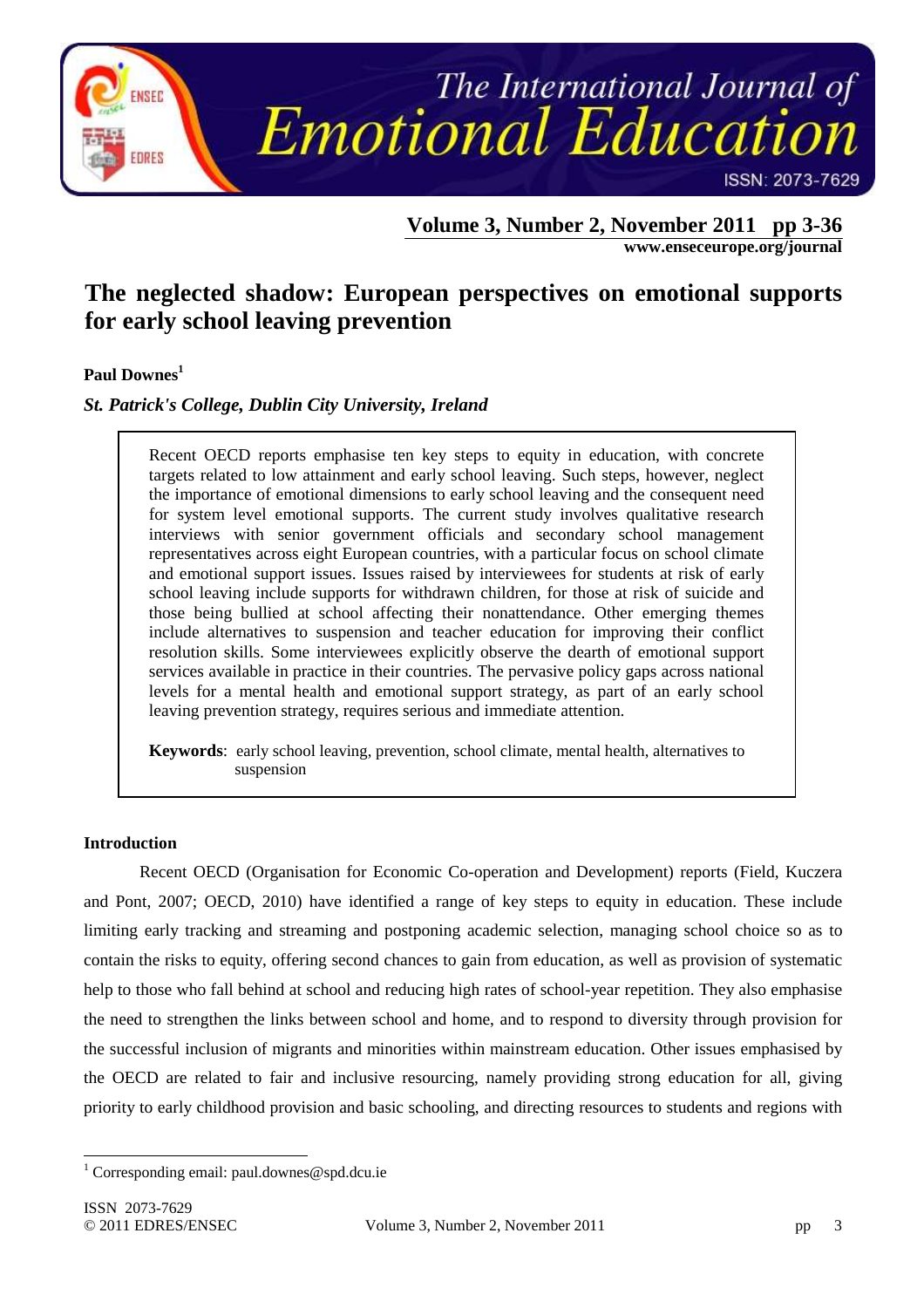the greatest needs. Their key steps conclude with the need to set concrete targets for more equity, particularly ones related to low school attainment and early school leaving.

 It is arguable that while these key steps are important, they neglect the importance of emotional dimensions to early school leaving and the consequent need for system level emotional supports (Downes, 2010). It is well recognised that there is not enough qualitative research on the experience of the education system (Cohen, 2006) and that emotions are difficult to measure (Cohen, 2006; Downes, 2007; Desjardins, 2008). Any exploration of key, often interrelated themes, concerning emotional dimensions to early school leaving, such as mental health, school climate, bullying, and substance abuse, must operate against the backdrop of a recognition that there is not just one early school leaving problem, and not just one set of motivations for leaving school. Even a view of a continuum of risk of early school leaving, requires acknowledgment that sudden traumatic life events (such as rape or bereavement) render a person's risk profile less static along such a continuum (Oireachtas Joint Committee on Education and Science for their study on early school leaving, 2010), while a systemic focus tends to move beyond a framework of static risk and protective factors to an analysis of pathways for systemic change, as part of a prevention focus. It is also to be fully recognized that many other important issues pertaining to early school leaving are not being explored in this article, such as, *inter alia*, the experience of discrimination in school, transport barriers, specific learning difficulties, curricular reform (Warnock 1977; Kelly 1999), community development and voice (Freire, 1972), fear of failure (Glasser, 1969; Kellaghan et al.,1995), fear of success (Ivers and Downes, 2011) and direct effects of social inequalities and poverty upon early school leaving.

 This article examines the question as to what gaps in systemic supports constitute a missed opportunity to meet the needs of students at risk of early school leaving in eight European countries. In doing so, it will focus, for current purposes, on a limited range of themes pertaining to emotional supports at a systemic level as part of a wider strategic focus on early school leaving prevention. Sometimes called pedagogical wellbeing (Pyhältö, Soini and Pietarinen, 2010), there is increasing recognition of the need to combine health and education contexts, where 'mental health prevention and promotion meets education reform' (Aber et al., 2011, p.411). Downes (2007a) highlights a need for conceptualisation of early school leaving prevention as an issue pertaining to mental health in a Baltic States context (see also Downes and Gilligan, 2007 on this issue in an Irish context). Similarly, in a US context, Freudenberg and Ruglis (2007) strongly advocate the importance of interpreting early school leaving as a health related issue. Freudenberg and Ruglis (2007) emphasise that although evidence shows that education is an important determinant of health and that changes in school policy can improve educational outcomes, public health professionals have seldom made improving school completion rates a health priority. They observe that, with a few important exceptions, health providers have not developed lasting partnerships with schools in a US context, nor have researchers provided the evidence needed to improve or replicate health programs that can reduce school dropout rates. They argue that simply reframing early school leaving as a health issue has the potential to bring new players into the effort — parents, health institutions, young people, civil rights groups — and to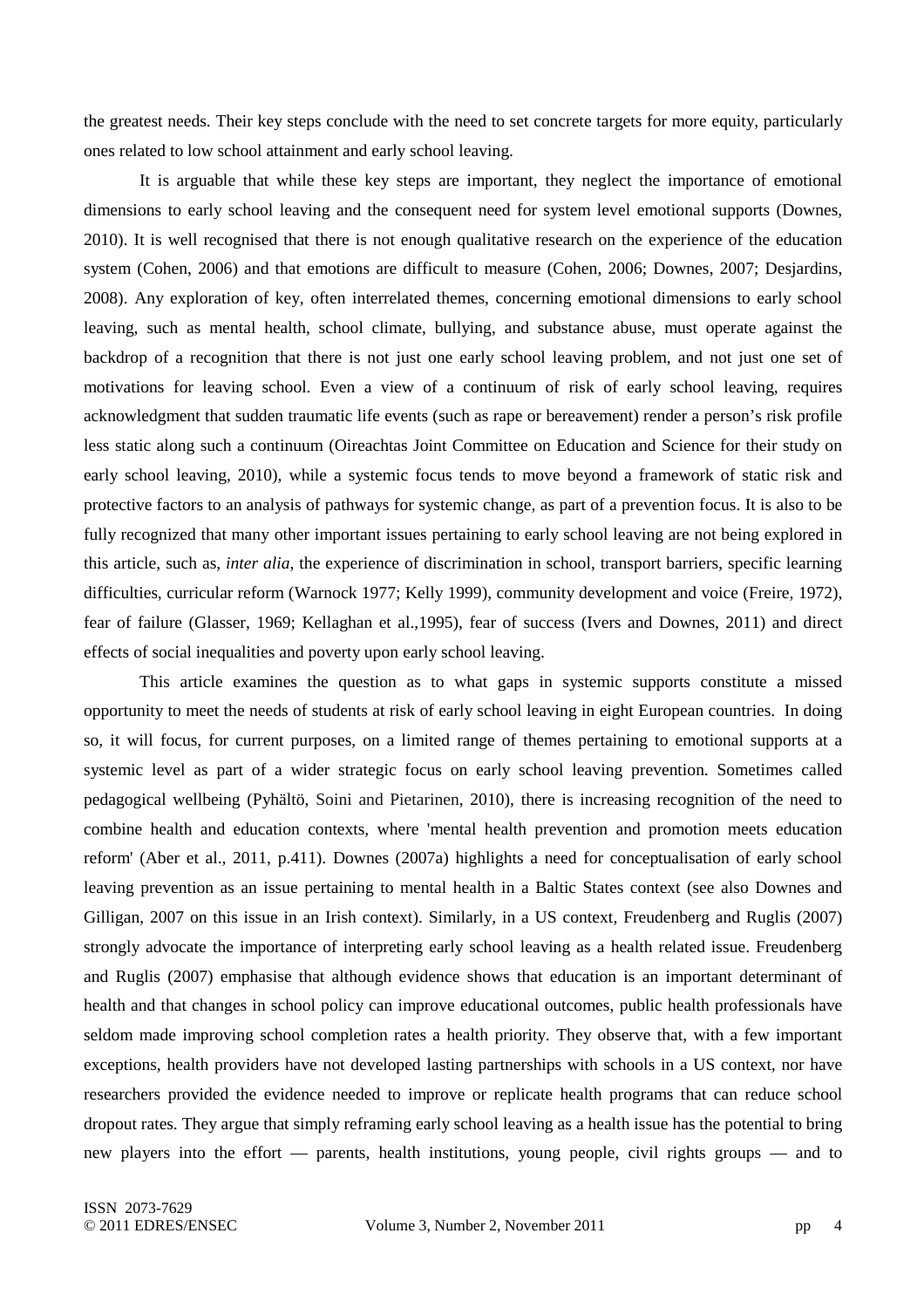encourage public officials to think of this problem as central to community health and as a long-term solution beneficial to population health. Freudenberg and Ruglis (2007) cite a range of international studies finding that education helps people to acquire social support, strengthen social networks, and mitigate social stressors (Ross and Mirowsky, 1989; Ross and Wu, 1995; Cutler and Lleras-Muney, 2006).

Mental health issues, including depression, anxiety, disruptive behavior, eating disorders, or posttraumatic stress disorder, can negatively impact on a child's school success, as well as general well-being (World Health Organization, 2003; Kessler, 2009). Children living in low-income families are especially vulnerable to mental health difficulties (US Department of Health and Human Services, 2001; Annie E. Casey Foundation, 2009). The huge socio-economic disparities in levels of illness across the lifespan are well documented (Townsend and Davidson, 1992; Acheson, 1998). Children in the child welfare system, who come primarily from poor families, have a greater prevalence of mental health problems compared with those in the general population (Leslie et al., 2004; Dore, 2005). Graham and Easterbrooks (2000) found that insecurely attached children at higher economic risk had higher levels of depression than insecurely attached children at lower economic risk. Poor and minority children are more likely to report that they experienced or witnessed violence at home (Finkelhor et al., 2005), and children from families in poverty are reported to have greater lifetime exposure to physical abuse, sexual abuse, and witnessing family violence (Turner, Finkelhor and Ormrod, 2006). Social anxiety is associated with school avoidance and refusal, suicidal ideation, substance abuse and conduct problems (Harrington, Rutter, and Fombonne, 1996).

 The mental health implications for early school leaving and exclusion from the education system are evident from Kaplan, Damphousse, and Kaplan's (1994) North American study of 4,141 young people tested in  $7<sup>th</sup>$  grade and once again as young adults. They found a significant damaging effect of dropping out of high school on mental health functioning, including anxiety, depression and coping. This effect was also evident when controls were applied for psychological mental health as measured at  $7<sup>th</sup>$  grade. Moreover, the significant damaging effect of dropping out of school was also evident even when controls were applied for gender, father's occupational status, and ethnic background. However, it needs also to be acknowledged that early school leaving can have different effects across countries (Van Alphen, 2009).

 Bornstein, Hahn, and Haynes (2010) provide a portrait of behaviour adjustment underlining the consensus in the international literature: 'Behavioral adjustment in young children is generally associated with two broadband factors. Externalizing behaviors include problems with attention, self-regulation, and noncompliance, as well as antisocial, aggressive, and other undercontrolled behaviors; internalizing behaviors include depression, withdrawal, and anxiety, as well as feelings of inferiority, self-consciousness, shyness, hypersensitivity, and somatic complaints' (p.718). These are very much a continuum. In the words of the wellknown child development psychologists, Rutter and Sroufe (2000), there is a need to 'realize that individuals cannot be subdivided categorically into the vulnerable and invulnerable' (p.266). Such a mental health focus would be cognisant of a range of children in need of support for early school leaving prevention, far beyond those with clinical levels of emotional problems. For instance, there is a correlation between emotional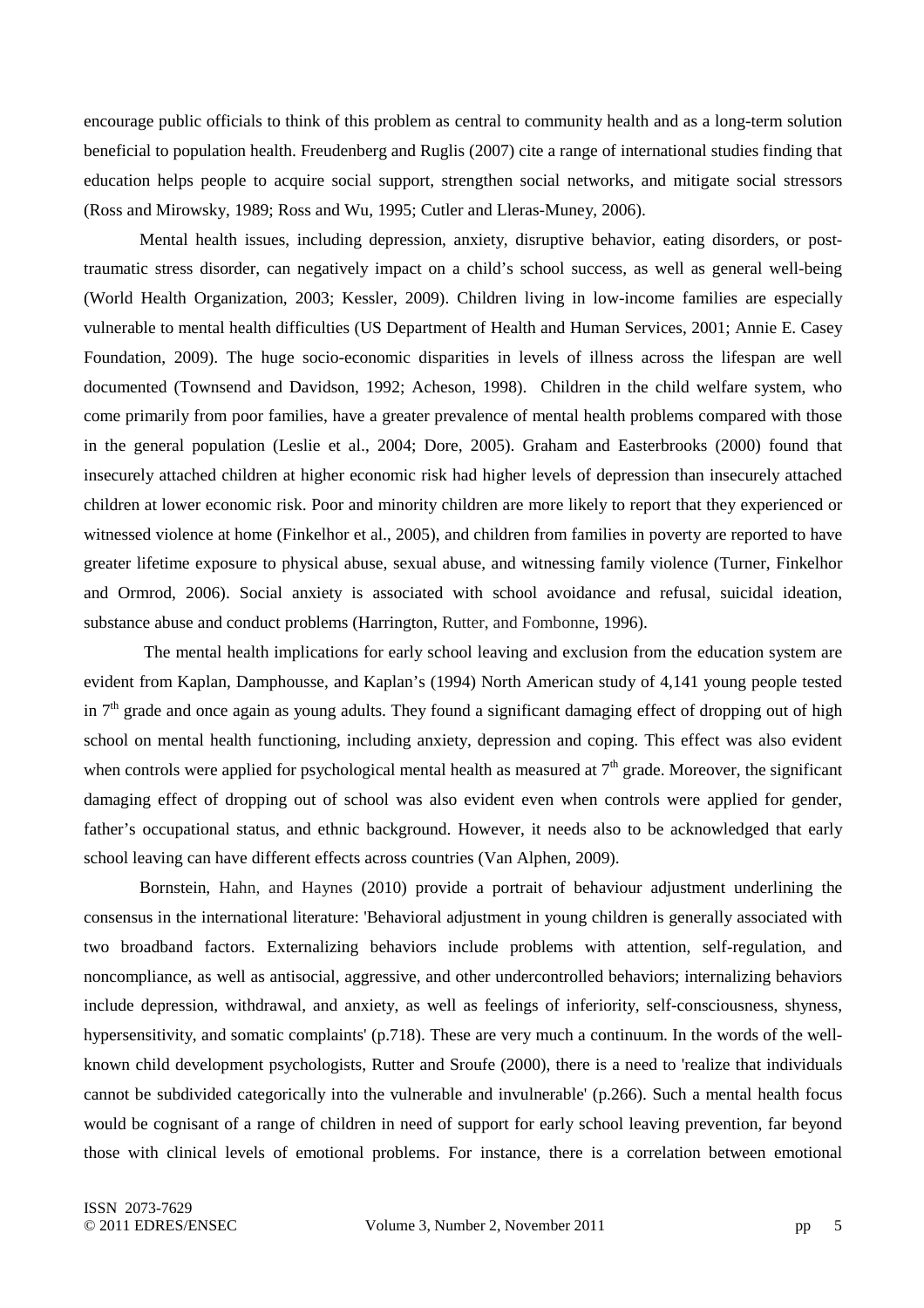difficulties and lower school grades (Fergusson and Horwood, 1995), and such difficulties are far from being at a clinical level of being a disorder (cf. Cooper and Jacobs, 2010).

Reinke et al.'s (2009) focus in the US context on combining school and family interventions for the prevention of disruptive behaviour problems also bridges the gap between a public health approach and an educational one. They highlight the need for systemic, multidimensional interventions with regard to disruptive behaviours though not as part of an early school leaving strategy specifically:

In addition to targeting malleable risk and protective factors, successful programs tend to be multifaceted ecological models aimed at multiple domains changing institutions and environments as well as individuals (p.34).

Emotional supports are protective supporting conditions to potentially counteract risk factors for early school leaving. Emotional support services need to operate not only at the level of the individual student, but also at a systemic level of both the teacher's interaction with students and also at a family support level (Downes, 2004; 2010; 2011a).

Supports require configuration across a range of dimensions of prevention. A preventative focus on early school leaving needs to distinguish between three widely recognized prevention approaches in public health, namely, universal, selected and indicated prevention (Burkhart, 2004; Reinke et al., 2009). Universal prevention applies to school, classroom and community-wide systems for all students. Selective prevention targets specialized group systems for students at risk of early school leaving. Indicated prevention engages in specialized, individualized systems for students with high risk of early school leaving. A preventive focus with regard to equality in education needs to be cognisant of the OECD ten steps to equity in education (Field, Kuczera and Pont, 2007), including Step 9: Direct resources to students and regions with the greatest needs.

 In their study carried out in the United States, Groninger and Lee (2001) discovered that teacher-based social capital, - the extent to which teachers support pupils' efforts to succeed in school -, helped to reduce the number of early school leavers and proved especially effective in a case of pupils from socially disadvantaged backgrounds and those who had experienced academic difficulties in the past. In general, teacher-student relations characterised by control, domination,

managerial rather than pedagogical focus, lack of connection or mutual respect may be perceived by some students as constraining and can lead to disengagement and rebellion against school culture (Lingard et al., 2002; Keddie and Churchill, 2003; Martino and Pallotta- Chiarolli, 2003).

 A positive school climate has been associated with fewer behavioural and emotional problems for students (Kuperminc et al., 1997). Additionally, specific research on school climate in high-risk urban environments indicates that a positive, supportive, and culturally conscious school climate can significantly impact upon the degree of academic success experienced by urban students (Haynes and Comer, 1993). American and Australian adolescents cite a sense of isolation and lack of personally meaningful relationships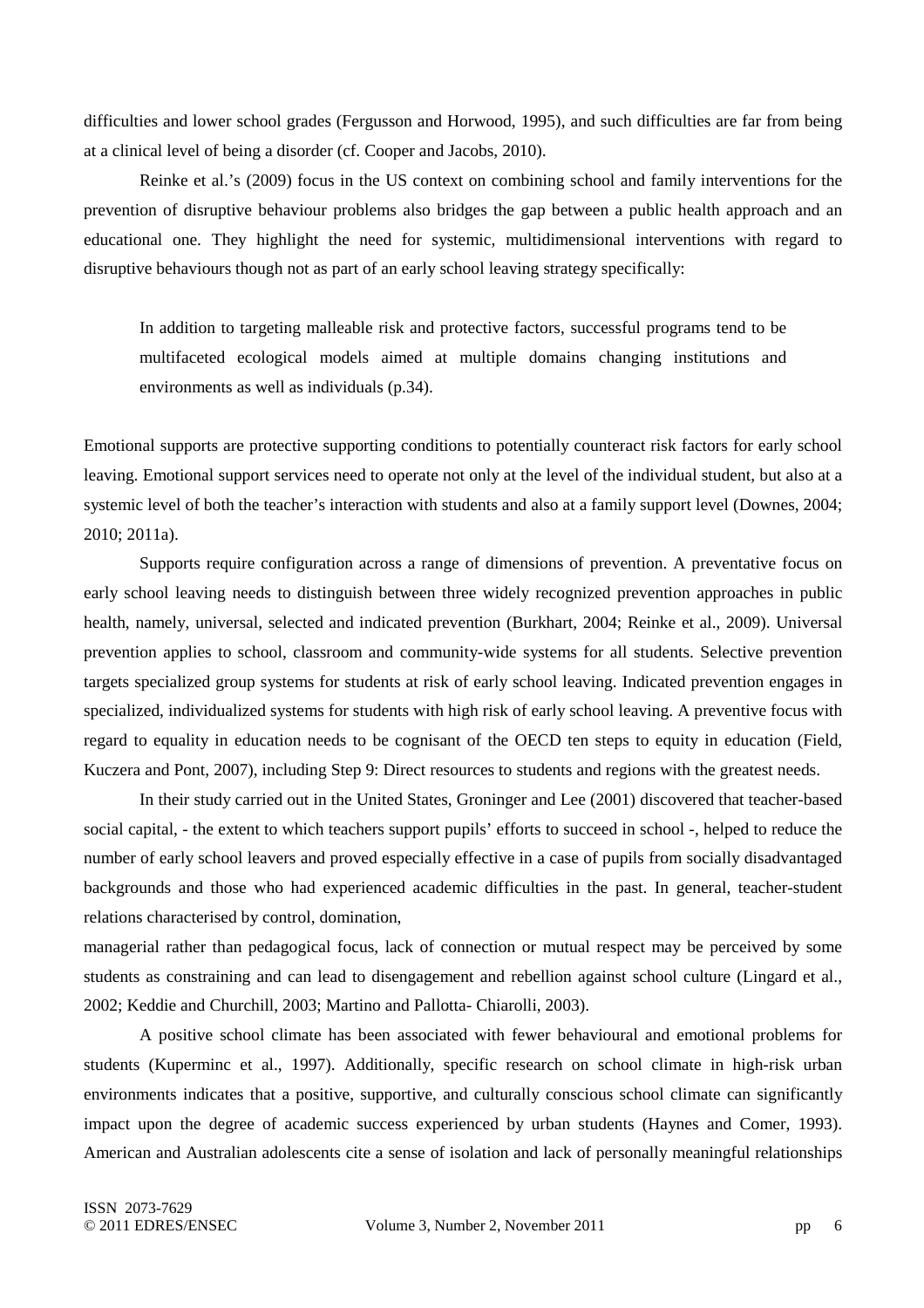at school, as significant contributors to academic failure and to their decisions to drop out of school (Institute for Education and Transformation, 1992; Hodgson, 2007; McIntyre-Mills, 2010). Power (2006) and Meier (1992) cite personalised, caring relationships with teachers as a prerequisite for high school-level reform, to avoid students becoming 'eased out' (Smyth and Hattam, 2004) of school.

In their longitudinal study of 14-15 year old Irish students, Smyth et al. (2006) observed the importance of the informal school climate and the nature of teacher-student interactions. Being given out to frequently was associated with negative attitudes to school, both of which in turn were more commonplace among boys (Smyth et al., 2004, 2006). Child-centred research in Irish primary and postprimary schools in socio-economically disadvantaged areas also highlights that authoritarian teaching alienates students and heightens the risk of early school leaving (Downes, 2004; Downes, Maunsell and Ivers, 2006; Downes and Maunsell, 2007). Hodgson (2007) calls this process 'winnowing', a process of heightened alienation which ultimately leads to early school leaving.

The need for emotional support services in education for the prevention of suicide at selected and indicated levels, particularly in contexts of high stress associated with poverty and social exclusion, has been highlighted in an Irish context for those at risk of early school leaving; sleep disturbance related to anxiety was also reported by a sample of students experiencing socio-economic disadvantage (Downes and Maunsell, 2007). Lack of availability of such emotional support services are a clear strategic gap in Irish post-primary school provision (Downes, 2008), while students at risk of early school leaving explicitly drew a link in qualitative research between their nonattendance at school and being the victims of bullying (Downes, 2004).

 The key role of school principals in contributing to the school climate and organisational culture of the learning institution must also be recognised (Gilligan, 2002; Downes, 2004). Furthermore, researchers have found that positive school climate perceptions are protective for boys and may supply students at high risk of early school leaving with a supportive learning environment promoting healthy development and preventing antisocial behaviour (Kuperminc et al., 1997). Downes (2009) highlights the need for continuity between school and community subsystems with regard to the promotion of a positive school climate, as community level stresses will impact upon school climate unless a holistic approach to intervention occurs in contexts of social-economic disadvantage.

Pyhältö, Soini and Pietarinen's (2010) research in six schools in Finland of 518 students in 9<sup>th</sup> grade highlights the importance of a peer interaction focus for factors associated with early school leaving, such as bullying prevention and a sense of belonging and satisfaction in school: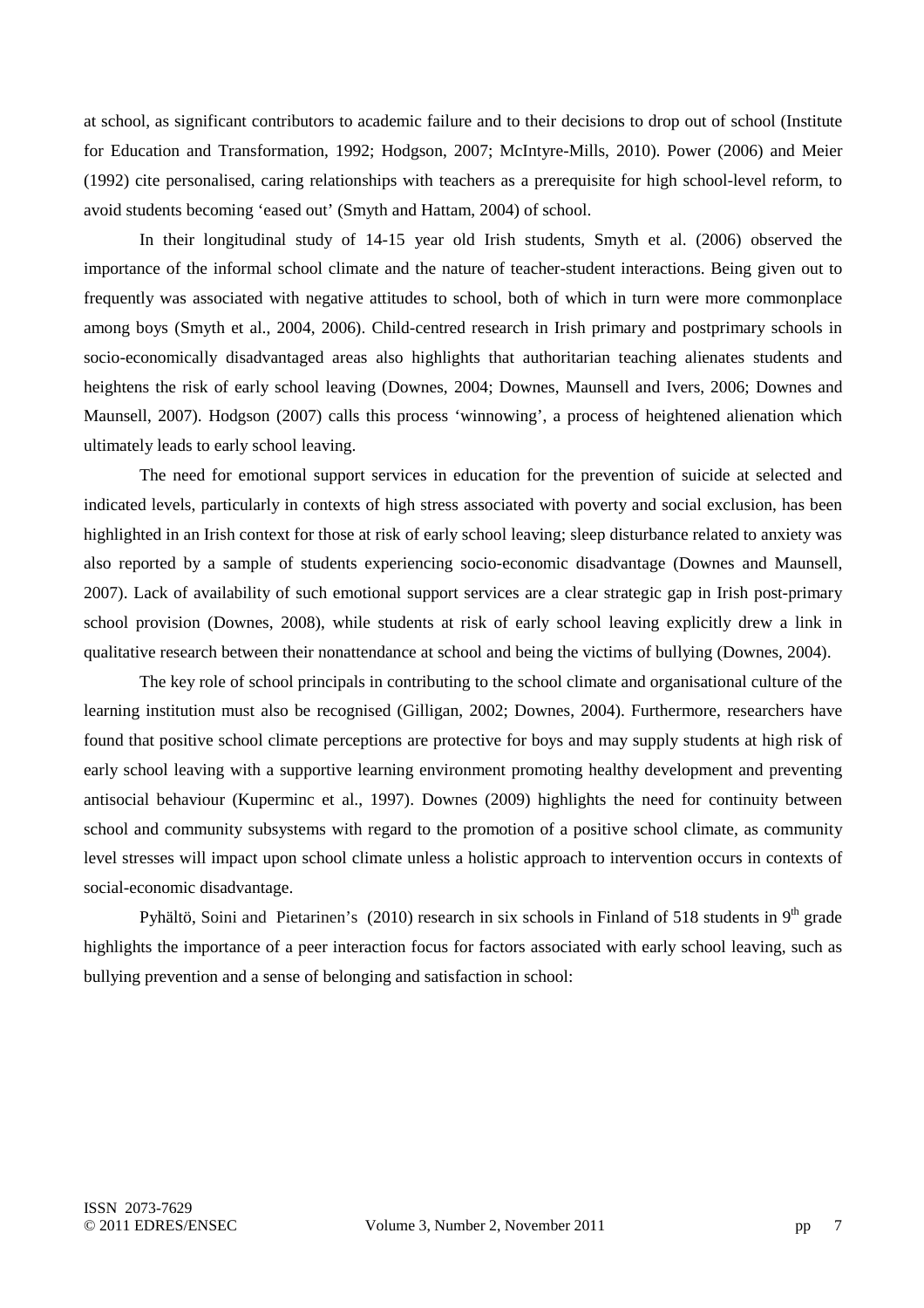Collaborative investment in developing pupils' peer interactions within the class and school community is likely not only to promote the pupils' sense of belonging and satisfaction, but it may also provide a tool to promote more functional pupil–teacher relationships, hence facilitating teachers' work-related well-being as well…Functional relationships with peers were reported to be a major source of satisfaction, while destructive friction in peer groups were considered a core source of anxiety and distress by the pupils (p.217-218).

The interrelated nature of learning and well-being is referred to as experienced pedagogical wellbeing. Results showed that critical incidents for pedagogical well-being reported by the pupils were situated all along their school career. Pyhältö, Soini and Pietarinen (2010) observe that

pedagogical well-being could be seen as a crucial aspect of pupil's resilience and coping with various kinds of developmental ruptures during their school career. On the other hand, in negative cases the action orientation and coping strategies adopted by the pupil, such as avoidance or defensive strategies, may gradually cause an inability to connect with the school community, resulting in exclusion from the learning and the protective social-psychological well-being generated in class (p.210).

Significantly, Swearer et al.'s (2010) review of international research on bullying highlights that studies have demonstrated that children who are bullied are more likely to avoid school (e.g. Olweus, 1993; Kochenderfer and Ladd, 1996) or even leave school early (Fried and Fried, 1996). Evidence also suggests that the effects of bullying are exacerbated for those already at risk of early school leaving. Beran (2008) concluded that preadolescents who are bullied are at some risk for demonstrating poor achievement, although this risk increases substantially if the child also receives little support from parents and is already disengaged from school. Surveying 3,530 students in Grades 3 to 5, Glew et al. (2005) found that victims of bullying and bully-victims were less likely to be high achievers in school than students who were bystanders. In a study of 930 sixth graders, Nansel, Haynie, and Simons-Morton (2003) found significantly poorer school adjustment (e.g., doing well on schoolwork, getting along with classmates, following rules, doing homework) among students who were bullies, victims, or bully-victims, as compared with students who were not involved. Swearer et al.'s (2010) review also observes that 'bullies' and 'victims' are at risk for short-term and long-term adjustment difficulties such as academic problems (Batsche and Knoff, 1994; Fonagy et al., 2005), and psychological difficulties (Kumpulainen, Räsänen and Henttonen , 1998; Kaltiala-Heino et al., 2000; Swearer et al., 2001).

In the European Commission public consultation 'Schools for the  $21<sup>st</sup>$  century', tackling bullying, violence and intolerance in schools was an emerging theme. Moreover, van der Wal, de Wit and Hirasing's (2003) large scale research on 4811 children aged 9 to 13 in schools in Amsterdam, observed that depression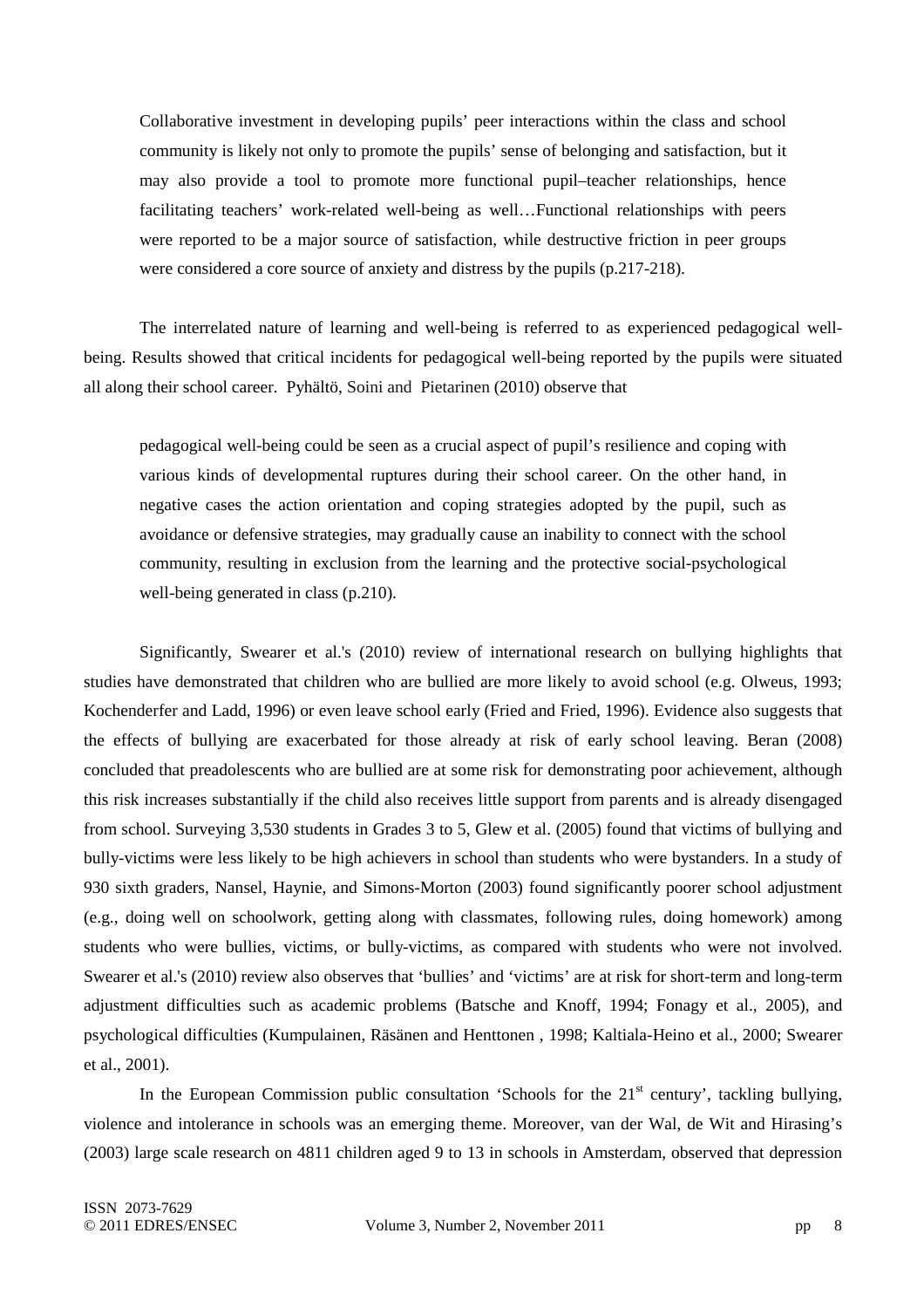and suicidal ideation are common outcomes of being bullied in both boys and girls. It is a significant step forward that the European Commission proposal for a European Council Recommendation on early school leaving (2011) observes the need for 'developing anti-violence and anti-bullying approaches'. However, it is of concern that of the sixteen cross-curricular themes examined in 27 European countries by Maes et al. (2001) at secondary school level (and cited in a Commission staff working document 2008, p.16), none of these engaged explicitly with emotional and personal awareness. This important institutional space for engaging with emotions has only been partly opened through Key Competences Framework at EU level which includes social and civic competences, and cultural awareness and expression. The European Commission Communication on Early School Leaving (2011) highlights that only few Member States follow a consistent and comprehensive strategy to reduce early school leaving. It now recognises the issue of mental health dimensions to early school leaving:

Networking with actors outside school enables schools to support pupils better and tackle a range of problems that put children in difficulty, which can include drug or alcohol use, sleep deficits, physical abuse and trauma.

Experiences of Member States, comparative data and analytical research suggest that the key issues for successful policies include the cross-sectoral nature of collaboration and the comprehensiveness of the approach. Early school leaving is not just a school issue and its causes need to be addressed across a range of social, youth, family, health, local community, employment, as well as education policies.

It is important to incorporate a focus on substance abuse related issues as a key dimension to the prevention of early school leaving (Downes, 2003; EMCDDA, 2003; Burkhart, 2004). O'Connell and Sheikh's (2009) analysis of a large US sample of over 25,000 eighth grade students from over 1,000 US schools, observed the relative importance of daily school preparation and smoking, *inter alia,* as variables associated with early school leaving. Daily school preparation was a composite measure based on with coming to school with necessary equipment and having home-work completed.

Burkhart's (2004) EMCDDA (European Monitoring Centre for Drugs and Drug Addiction) review of selective prevention programmes in the pre-enlargement EU, examined family intervention programmes for truancy, social exclusion and drug prevention (not simply with an explicit drugs intervention focus). Burkhart's (2004) report made the following comments on outreach difficulties in Greece and Luxembourg:

- *Greece:* Although prevention professionals report that they have difficulties in approaching parents, universal family-based prevention is quite widespread in prevention practice in Greece. As the emphasis is put on the implementation of universal family interventions and there is little experience regarding targeted interventions, it suggested that the needs of families at risk must be assessed in order for targeted interventions to be gradually developed.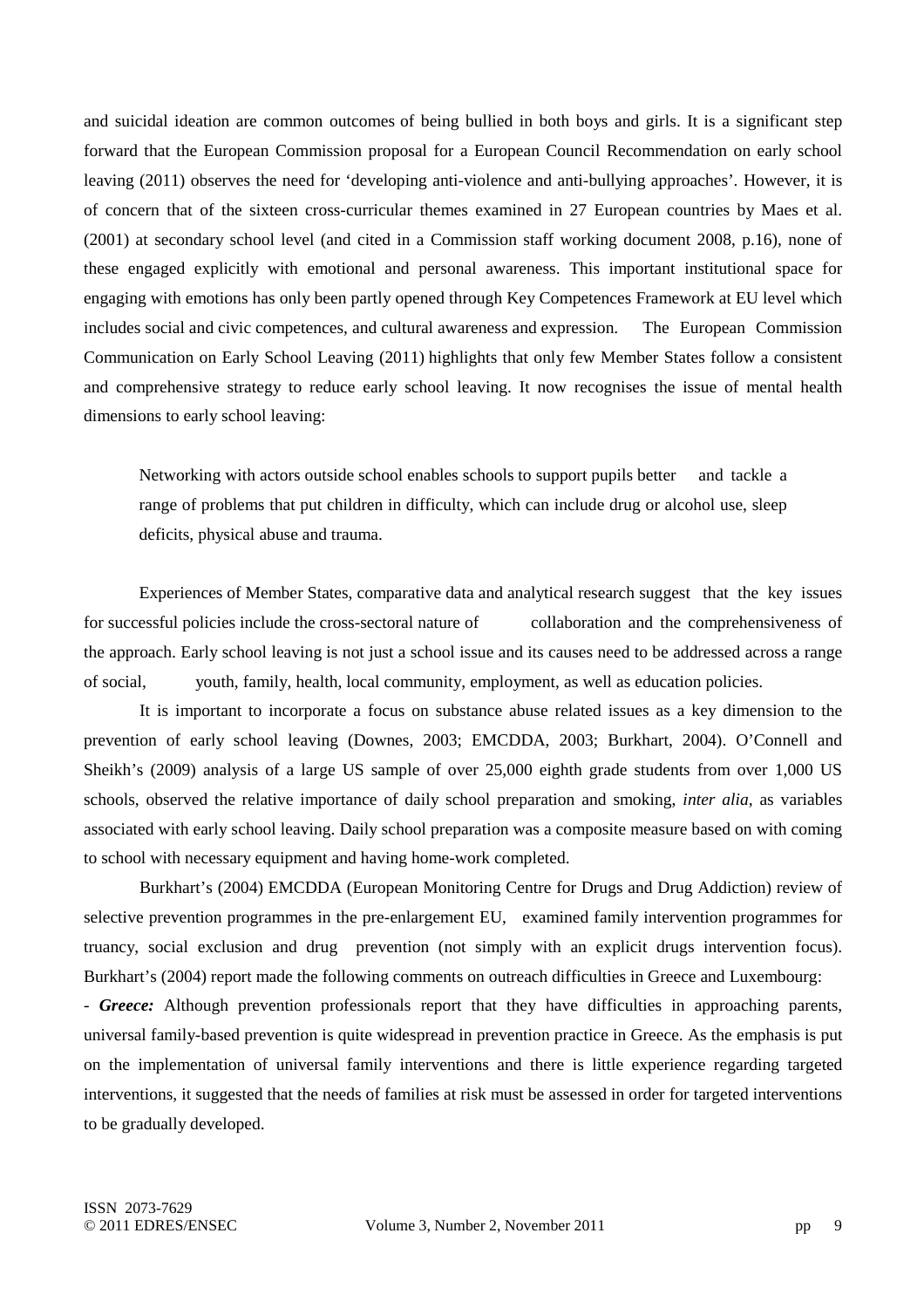- *Luxembourg:* Parents who come to the parents' meeting are glad to have an exchange. Parents have mostly the feeling of being alone with family conflicts or decisions concerning juveniles. In the exchange with the others, they get the understanding, that these conflicts are normal developments and concern also other families. The most difficult point is to motivate parents to come to a parents' meeting. Therefore meetings with low thresholds concerning the topic and duration are needed at first to get them.

Burkhart's (2004) review also observed that in Germany, compared to school intervention programmes, the family as a place for preventive measures is neglected, underlining the need for research and practice in this area. Burkhart's account of selective prevention in Denmark and the UK implies again the need for improved outreach support for marginalised families and for early intervention to engage children with school attendance:

*- Denmark:* It seems that the knowledge and intervention from nursery teachers and school teachers at the earliest stage possible is crucial. These professionals often see very early signs of things starting to go wrong and have good knowledge of the abuse situations. Giving these professionals better possibilities for taking action might save some children from getting into serious trouble later in life.

*- UK:* Parents should be considered as a target group in their own right...There are some examples of successful work with families which is already taking place within UK, but more needs to be done to ensure that the development of family-based interventions is taken seriously.

The European Commission (2011) advocates the establishment of national early school leaving strategies in every member state by 2012:

It is proposed that the Recommendation should set a common European framework for effective and efficient policies against early school leaving and that Member States should adopt comprehensive national strategies against early school leaving by 2012, in line with their national targets.

The EU Commission Staff Working Paper (2010) on early school leaving similarly adopts a holistic approach to early school leaving, giving cognisance to the need for emotional supports:

Difficulties at school often have their roots outside. Solving problems at school cannot be done effectively without tackling the range of problems that put children in difficulty, which can include drug or alcohol use, sleep deficits, physical abuse and trauma. Some of the most successful measures have been those which provide a holistic solution by networking different actors and so support the whole person. Partnerships at the local level seem to be highly effective ways of doing this.

It is notable that the Working Paper explicitly recognises that early school leaving 'can be part of a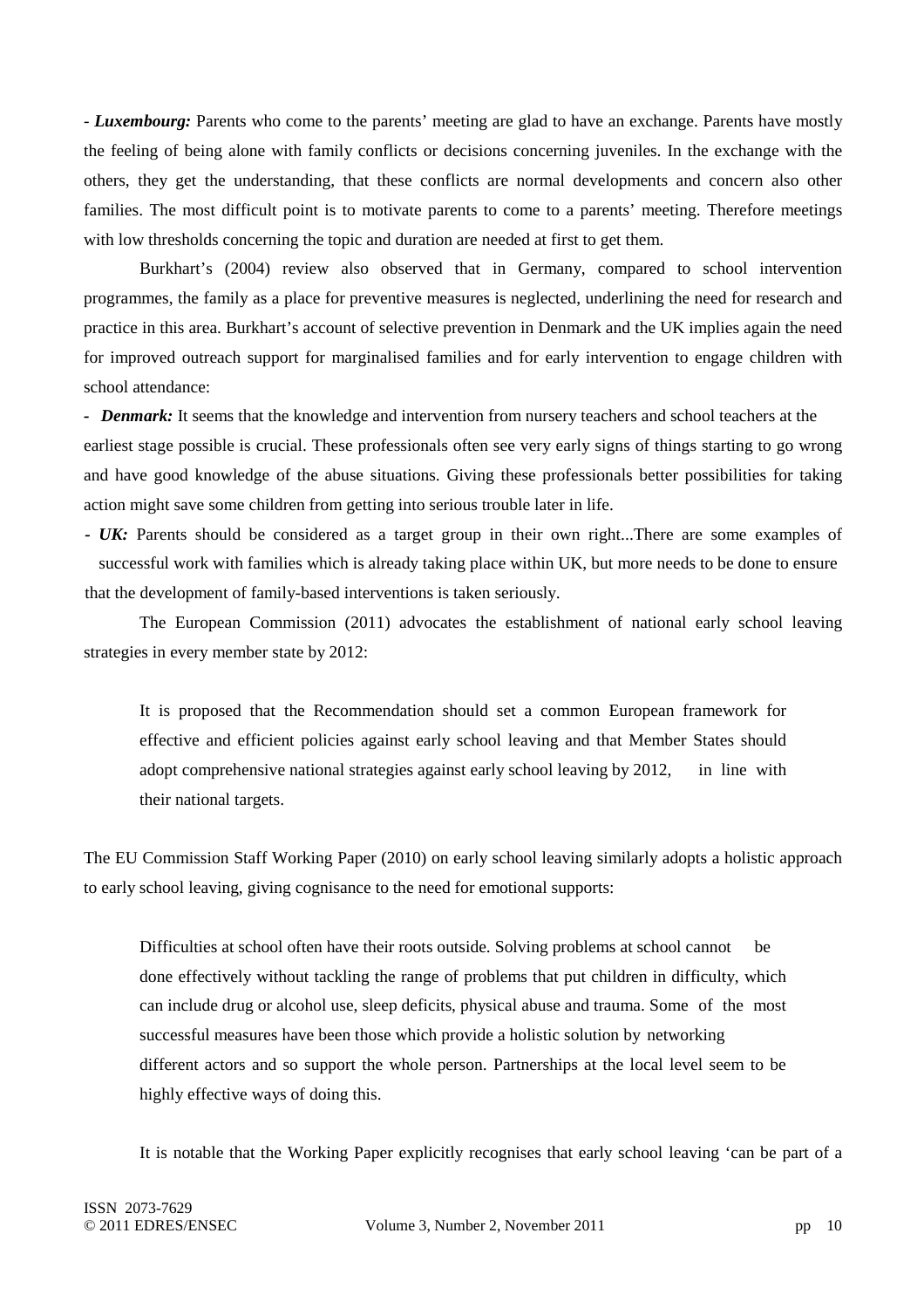situation of serious social, academic and/or emotional distress'. Significantly, this is reiterated in the Commission Proposal for a Council Recommendation (2011) on early school leaving:

Targeted individual support integrates social, financial, educational and psychological support for young people in difficulties. It is especially important for young people in situations of serious social or emotional distress which hinders them from continuing education or training.

The current study involves qualitative research interviews with government officials and post-primary school management representatives across eight European countries. Participating countries for this research are Austria, Bulgaria, Estonia, Hungary, Lithuania, Norway, Russia, and Slovenia. Consistent with the key underlying goal of social inclusion, the overall aim of this research project is to analyse the role of education institutions in promoting access to education, particularly of students coming from backgrounds of social marginalisation. The focus of this research is on the post-primary educational institutions and government policy rather than accounts of individual motivation. For the purposes of this paper, more focus is placed on the responses from senior management at post-primary schools, government officials and teachers with regards to school climate and emotional support issues.

### **Methodology**

#### *Participants*

The in-depth qualitative research interviews involved a sample selected according to convenience sampling in relation to the post-primary school. It also adopted a criterion sampling (Miles and Huberman, 1994) based on the position of the interviewee in the school or government department.

All school institutions included an interview with a senior school management official, typically a school principal or member of the board of management (see Table 1). Each post-primary school institution examined involved interviews with two different school representatives. The second interviews in the school were with a teacher selected by the school. Some post-primary schools also offered classes for adults returning to education. At least one government official interviewed in each country was directly working in that country's Ministry of Education.

The timeframe for the interviews for the national reports was between April and September 2009. All national reports were completed in 2010. The interviews were semi-structured in scope, organized under key thematic headings. This provided flexibility for interviewers to add relevant follow-up questions or to omit factual questions already answered elsewhere. When two representatives from one institution were being interviewed, the answers from the first interview might also have influenced the emphasis within the second interview. All of the interviews were part of a wider European Commission Sixth Framework Programme study on access to lifelong learning (Downes, 2011) that involved a wider number of countries.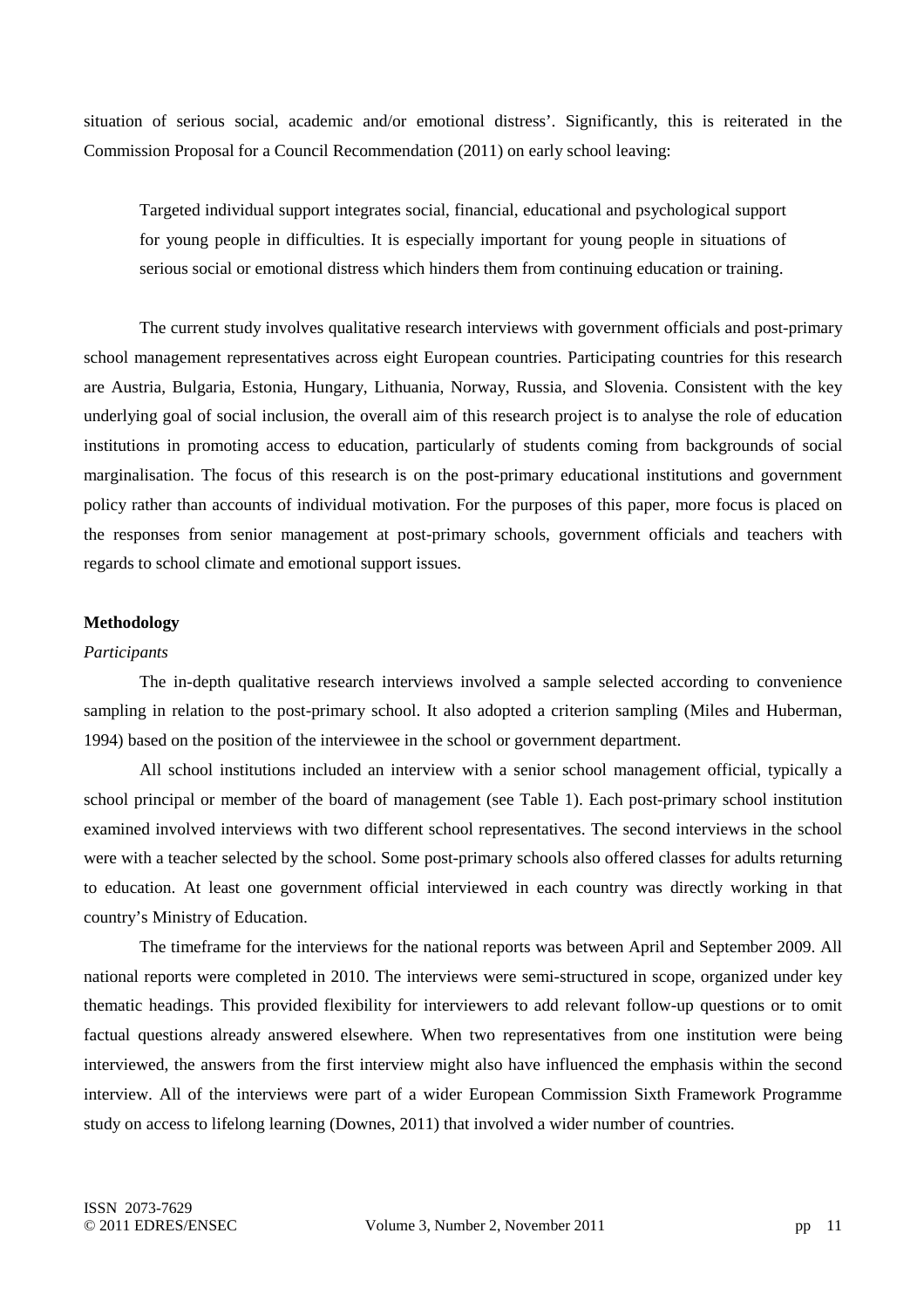| <b>Country</b>               | <b>Number of Institutions</b> | <b>Number of Interviews</b> |
|------------------------------|-------------------------------|-----------------------------|
| <b>Austria</b>               |                               |                             |
| Formal 2 <sup>nd</sup> Level | $\mathbf{1}$                  | $\overline{2}$              |
| <b>Government Officials</b>  |                               | $\overline{3}$              |
| <b>Bulgaria</b>              |                               | $\overline{2}$              |
| Formal 2 <sup>nd</sup> Level |                               | $\overline{2}$              |
| Government Officials         | $\mathbf{1}$                  |                             |
| <b>Estonia</b>               |                               | $\overline{4}$              |
| Formal 2 <sup>nd</sup> Level |                               | 3                           |
| <b>Government Officials</b>  | $\overline{4}$                |                             |
| <b>Hungary</b>               |                               | $\overline{2}$              |
| Formal 2 <sup>nd</sup> Level |                               | $\overline{2}$              |
| <b>Government Officials</b>  | $\mathbf{1}$                  |                             |
| Lithuania                    |                               | $\overline{2}$              |
| Formal 2 <sup>nd</sup> Level |                               | $\overline{2}$              |
| <b>Government Officials</b>  | 1                             |                             |
| <b>Norway</b>                |                               | $\overline{4}$              |
| Formal 2 <sup>nd</sup> Level |                               | $\mathbf{1}$                |
| <b>Government Officials</b>  | $\overline{2}$                |                             |
| <b>Russia</b>                |                               | $\overline{4}$              |
| Formal 2 <sup>nd</sup> Level |                               | $\overline{2}$              |
| Government Officials         | $\overline{2}$                |                             |
| Slovenia                     |                               | $\overline{2}$              |
| Formal 2 <sup>nd</sup> Level |                               | 3                           |
| <b>Government Officials</b>  | 1                             |                             |

### **Table 1: Interviews conducted regarding post-primary education**

### *Measures*

The interview templates were structured through a range of key themes agreed by the participating research teams for the national reports. These interview templates were part of a number of other interview templates carried out for each of the national reports, all explicitly within a social inclusion, lifelong learning and access to education framework.

The thematic headings for the post-primary school interviews were: Supports for students to enable them to stay on at school, Alternatives to suspension/expulsion, School climate and Inservice/Preservice training for teachers. The thematic headings for the government officials interviews were: Structural issues, Strategic issues. These thematic headings informed presentation of the results for the relevant national reports.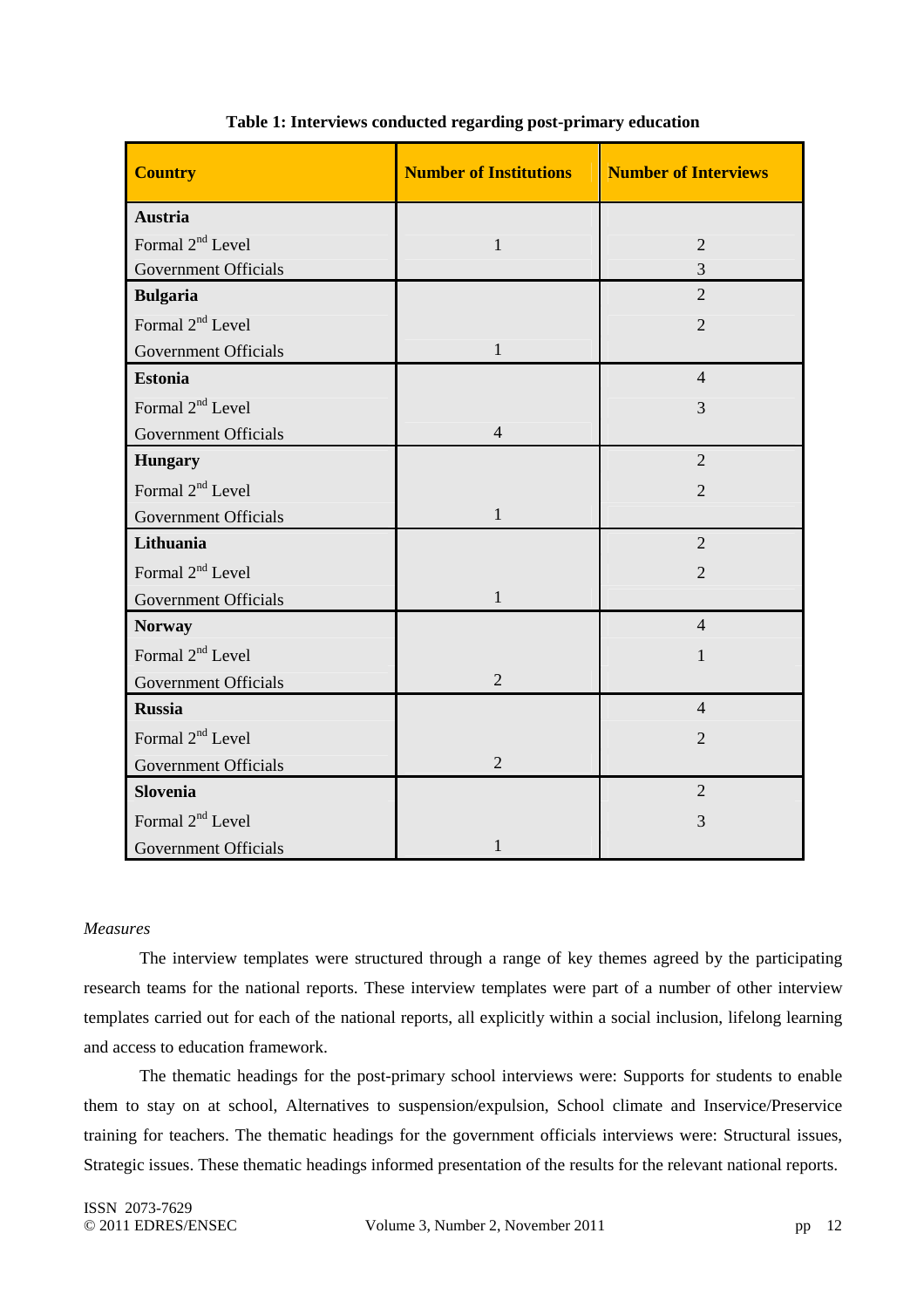The interview schedules contained a mixture of questions on (a) factual information, (b) factual information about plans/intentions, (c) perceptions of leading organisational figures. Whereas the post-primary school interview questions directly addressed the issue of emotional supports, the government officials' interviews were focused more directly on access to education issues, though there was potential for emotional support issues and themes to emerge in the course of the interviews.

### *Data analysis: A hermeneutic approach*

Some background frame or 'horizon of understanding' (Heidegger 1927) for an empirical observation is inevitable. This scope for interpretation of empirical data is aptly described as 'the hermeneutic surplus of interpretation' (Teo, 2008, p.51). Feyerabend (1988) states:

Scientific education...simplifies science by simplifying its participants: first, a domain of research is defined. The domain is separated from the rest of history...and given a 'logic' of its own. A thorough training in such a 'logic' then conditions those working in the domain; it makes their actions more uniform and it freezes large parts of the historical process as well. Stable 'facts' arise.... (p. 11).

 This account highlights, not only the need for interpretation of data, but also that a domain of relevance is inevitably constructed, within which interpretation of observations and data takes place, to select certain aspects as being more pertinent than others. This similarly occurs in this analysis of the national reports. It is not being claimed that the selection process to prioritise a range of issues for early school leaving is the only possible one to emerge from a review of these reports. However, it is being argued that the selection process engaged in, does identify domains of relevant issues concerning emotional needs and supports for early school leaving prevention.

Another related point with regard to the identification of domains of relevance is that the accounts being provided for current purposes are intended to be illustrative of relevant issues and practices rather than being complete and exhaustive. These illustrative examples from the qualitative research interviews and national reports are neither intended to summarise, nor comprehensively describe, the current situation in every participating country, nor to give a quantitative account of the frequency and prevalence of such practices across a given country. Rather they are to identify key problems and gaps pertaining to early school leaving and emotional support systems to inform future system level reform.

Elsewhere, this dynamic balancing of principles and perspectives is recognised as being the hermeneutic circle of interpretation (e.g., Heidegger, 1927). In cognitive psychology, van Dijk and Kintsch (1983) describe such textual interpretation as being *both* a top-down 'macrostructure' process influenced by a prior theoretical framework, and a bottom-up 'microstructure' process based on the detail of the texts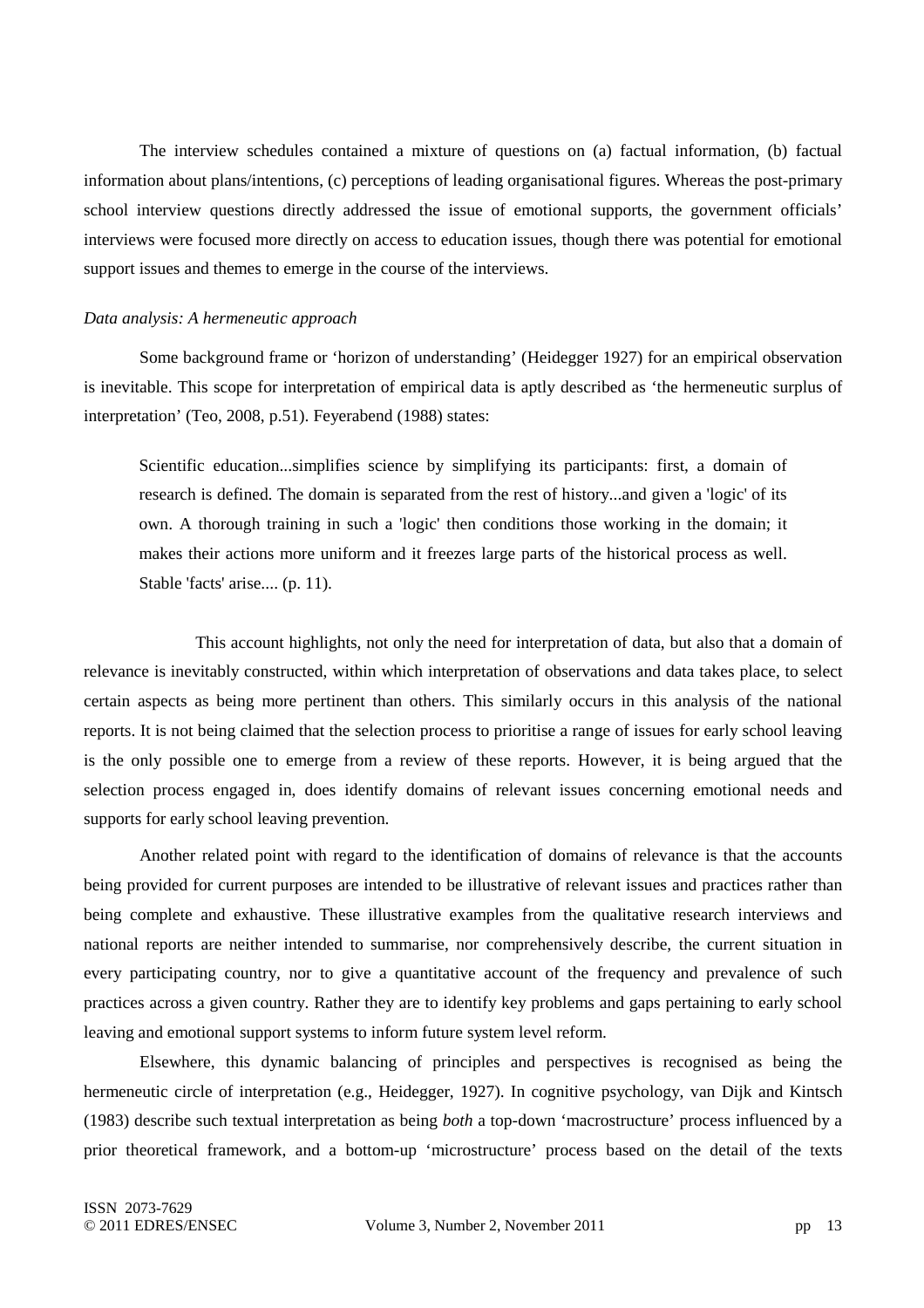produced. It is a dynamic balanced interplay between both approaches. Scardamalia and Bereiter (1991) similarly discuss this interaction between abstract strategies and concrete context in their research on expertise in cognitive psychology:

What goes on at the most general level in expert functioning is an interaction between domain knowledge and immediate cases…domain knowledge is used to interpret or deal with the immediate case. In turn, the immediate case yields information that may be used to modify domain knowledge, sometimes in a major way. We call the process 'dialectical' because of this two-way influence. Note that the process may go through a number of cycles. One may do something with the immediate case that leads to reformulating the domain knowledge, which in turn results in a different idea about what to do with the immediate case and so forth (p.175).

Interpretation of narrative texts is a dialectical interplay requiring contextual sensitivity.

A consistent focus was held throughout on the provision of a critical analysis that would highlight the gaps in current practice and policy in each country in relation to early school leaving prevention and emotional supports, while affirming positive examples, where possible. This critical approach gives cognisance to Gergen's (1994) words, 'In specifying *what is the case*, other accounts are suppressed' (p.xiv). It was considered important to adopt a scrutiny on systemic gaps as part of both the national report accounts and the comparative report in their accounts of emotional support issues for students at risk of early school leaving. Further hermeneutic principles include the need to highlight key points of significant contrast between institutions or countries.

### **Results**

### *Availability and Gaps in Provision of Emotional Supports*

The Slovenian national report provides a notable example of systemic emotional support for students in schools. The school has established a school counselling service which is funded by the Ministry of Education and Sport and regulated by the law on Organisation and Financing of Education. It makes provision for:

- vocational guidance and counselling before enrolment in school, at the time of enrolment and before enrolment in tertiary education;
- analysing enrolment and following progress of pupils;
- dealing with pupils of foreigners and organising Slovene language courses for these pupils;
- various prevention activities related to drug abuse, aggressive behaviour, workshops on questions regarding sexuality;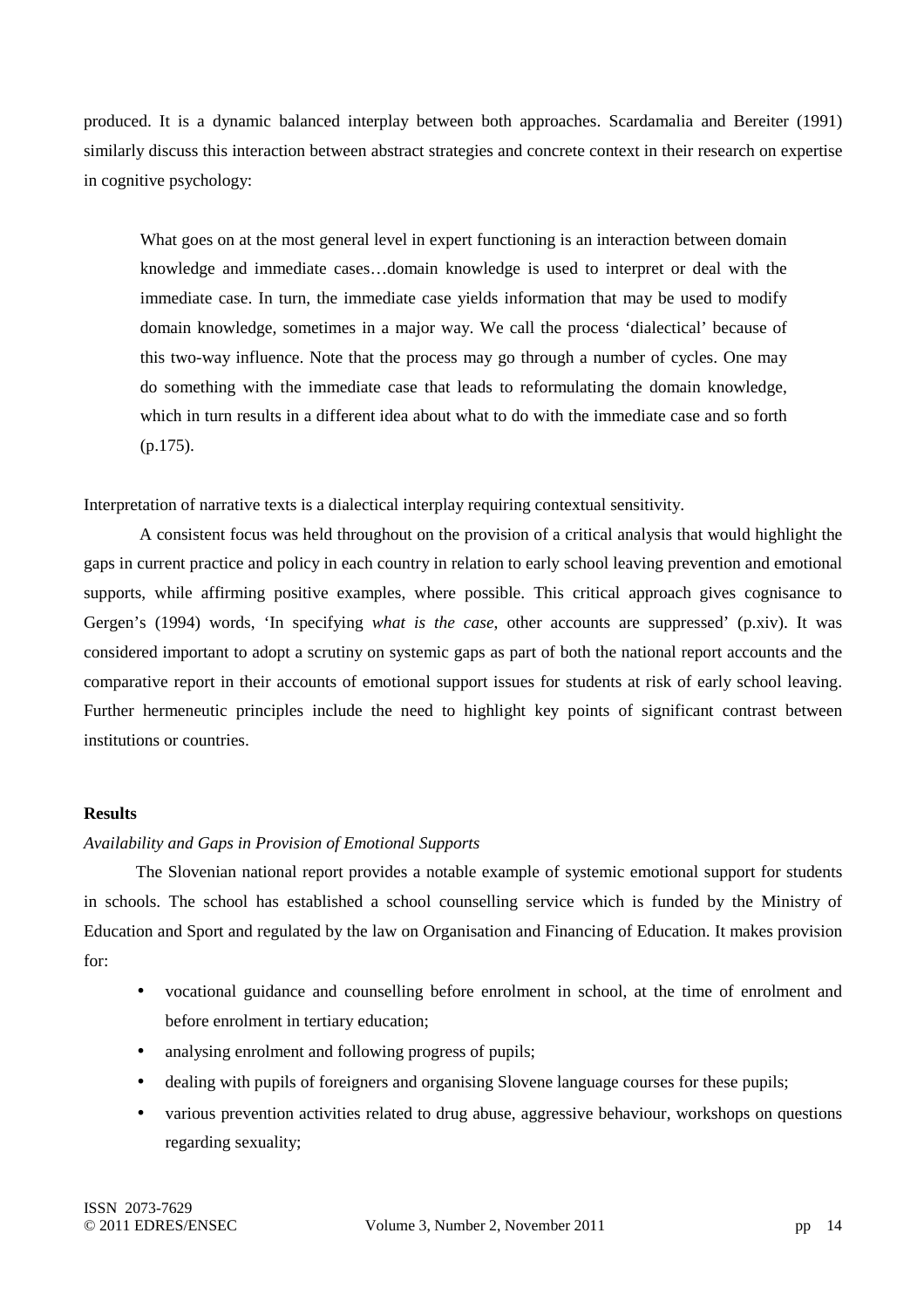- workshops on independent learning and learning how to learn;
- counselling on personal and social development;
- dealing with social issues of pupils and with other problems related to learning, discipline (Ivančič, Mohorčič Špolar and Radovan, 2010).

This is evidence of a combined selected, indicated and universal intervention approach. The following Russian educational system example and quote from an interviewed teacher, concerning a student at risk of early school leaving, illustrates an important commitment to emotional support provision. Direct quotes from interviewees are in italics. The other quotes are from the relevant national report based on a summary of interviewee responses and/or national policy documents.

# *First it's necessary to pay attention not to... the gaps in the knowledge but to prove that he CAN do something – and since he can, then he's a personality.*

This work is conducted by the Support Service: they organize art-therapy and psychological training aimed at the realization of the creativity potential, development of personal responsibility and to some extent to the promotion of active citizenship position…Art-therapy classes presume organizing drama performances: interested students take part in the production of drama performances based on the scripts written by the head of this studio. The performances are devoted to the "issues topical for students (e.g. drug addiction, game addiction, suicide). During the production of the performances the participants and the head of the studio also discuss these topics; discussions are continued inside classes after the first show (Kozlovskiy, Khokhlova and Veits, 2010).

A different secondary school in Russia, a vocational school, however, does not offer any emotional support service as such:

There are 15 orphan students studying at the school at the moment. However, the school does not have its own Support Service for the students that would provide psychological help and consultations. Special measures, aimed at the adaptation of students who belong to traditionally disadvantaged groups to the educational process and the student community, are also not undertaken (Ibid.).

Such contextual variation in support services illustrates the need for a more systemic strategic approach to policy in this area at a national level in Russia. The Estonian national report also quotes a senior government official's account of emotional support provision for students: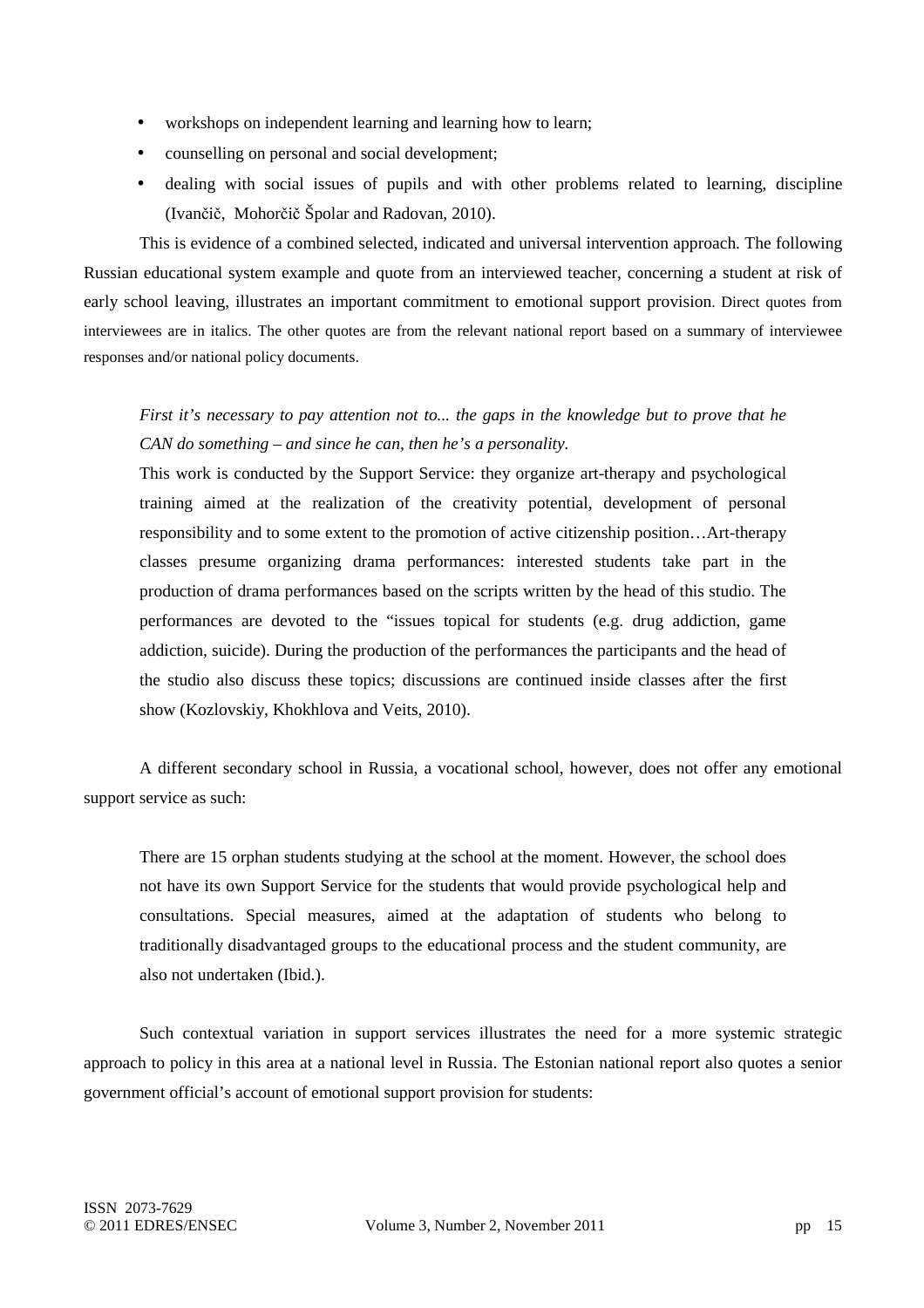*Estonian larger schools, including adult secondary schools, have a psychologist on their payroll. We also have counselling centres in counties offering the services of a psychologist and a career councillor* (Tamm and Saar, 2010).

A number of other national reports manifest a distinct lack of provision of emotional support for students, a problem which is accentuated for students at risk of early school leaving. Thus, for example, the respective Bulgarian and Hungarian national reports state:

The College does not have a specialized unit that provides emotional support to the students. There is a Career Development Center at SWU, which also renders its services to students from the Technical College… SWU has no institutionalized forms of providing emotional support to students (e.g. a specialized unit, psychologists (Boyadjieva et al., 2010).

Emotional difficulties are treated in an informal way: coordinators in the local secondary schools and educational centers try to encourage students to continue their studies and they often discuss the students' private problems with them. There are some typical difficulties linked to special disadvantaged groups:

*There is a very serious problem in case of Roma women: if they start studying, their husbands may not tolerate it and unfortunately I have students who have got divorced or who were beaten because of this, and they suffered from different atrocities and in these cases I feel so helpless, I don't see how I could help them besides listening to them and discussing with them, and I try to give them some advice, something from my own experience* (Balogh et al., 2010).

From the account in the Bulgarian national report, it is evident that career guidance is prioritized over emotional support and may tend even to be regarded as emotional support counselling, thereby obscuring the lack of availability of adequate emotional support services for students' complex needs.

It is apparent that gaps in emotional support provision are a systemic feature of the educational system in Lithuania:

There are no emotional support services or staff responsible for this area. Students receive emotional support, according to the management, from the teachers and staff members and their fellow colleagues. This is based on personal relationships.

*No, we do not have a psychologist at school. I think s/he is needed. Then it would be easier for us to understand why students behave the way they behave* (Taljunaite et al., 2010).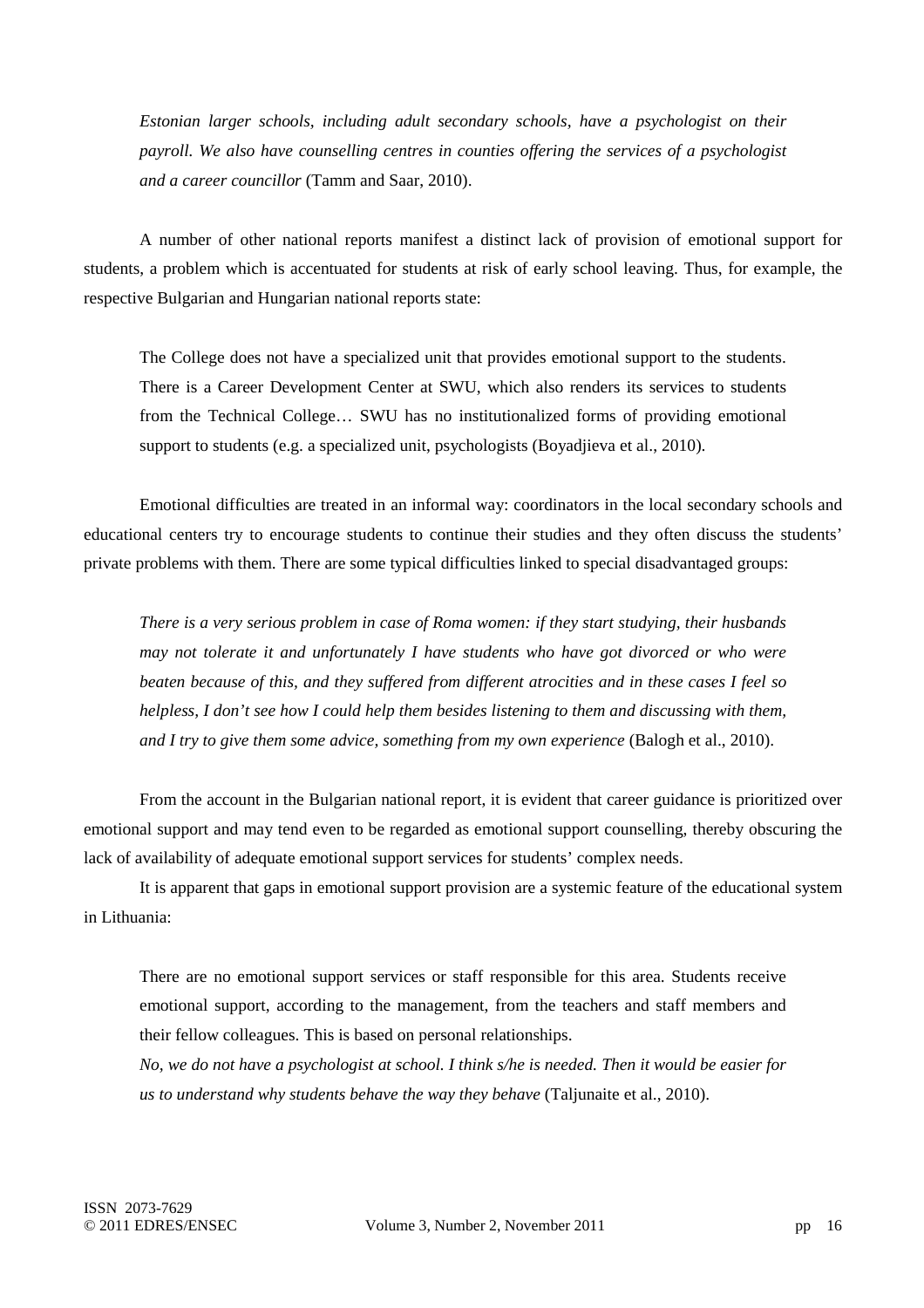These gaps are corroborated both in the account of the post-primary school management official and that of the interviewed teacher. The Lithuanian national report offers conclusions which paint a stark picture about current practice:

At the moment there is no unique strategy for solving this problem [of early school leaving]. The model of how to encourage school leavers to come back to school does not exist:

- The system of monitoring early school leavers does not exist;
- There is no data on how many school students do not attend schools and which proportion of them do not have a school leaving certificate;
- There are no alternative schools for early school leavers and drop-outs;
- Negative teachers' attitude towards students who do not attend school regularly;
- Teachers lack of psychological and counselling skills when communication with those students;
- Psychological support is unavailable. It is difficult to get this support, the quality and efficiency of support is insufficient. (Ibid.).

These problems, highlighted in Lithuania, are not so much a disjunction between policy and practice, but rather a systemic vacuum across both policy and practice levels regarding early school leaving.

There is a clear need for emotional support services emerging in Austria. This is the response of an Austrian Education Ministry official to this issue:

In another part of our research almost half of the respondents of ISCED 2 level participants stated that personal or emotional problems keep them from pursuing their education. Are there plans on a national level to introduce supportive offers in Austria? In your opinion, how could this situation be improved on a federal level?

*This brings me back to the working group of federal government and federal provinces' governments and the plans concerning the lower secondary diploma. We have a strictly calculated size of pedagogical support because we said it's not working properly without…It is starting with the "visiting" education work, where we want to approach the target group proactively instead of waiting for them to come by themselves. There must be somebody here for them permanently and a certain amount of time should be calculated for this kind of care* (Rammel and Gottwald, 2010).

The need for provision of emotional supports is reiterated in the Norwegian national report: 11 percent of the same group... stated that family related problems were a problem for participating in educational activity. We asked our informant how he thought public policy in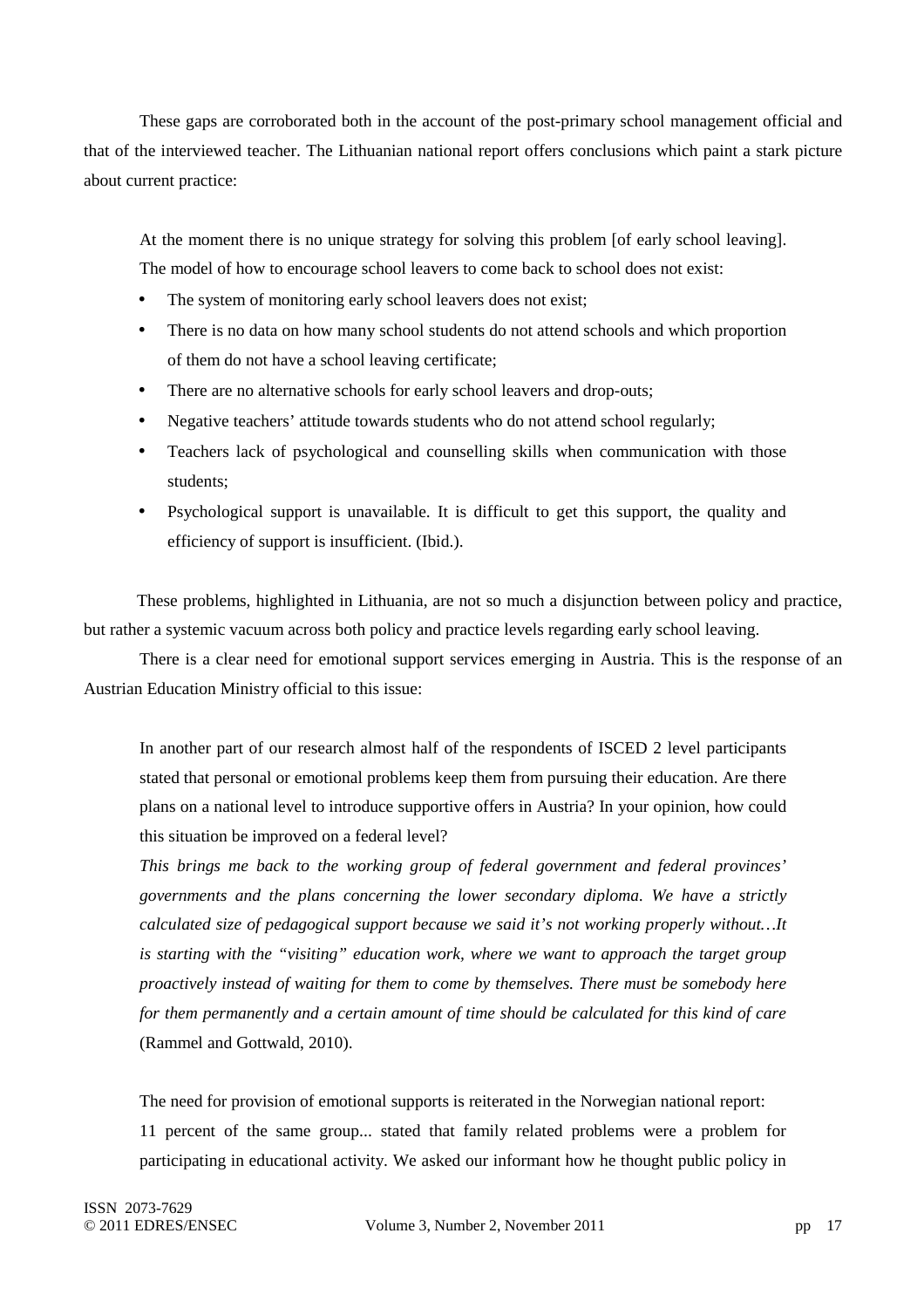this area could contribute to offer guidance services that go beyond the subjects taught at the institutions. Our informant responded:

*Many students have mentally related problems and students have a high suicide rate. For many, being a student is a lonely affair. It goes without saying that the healthcare services must be equipped with a professional staff* (Stensen and Ure, 2010).

### *Integration between Early School Leaving Prevention Strategies and Emotional Support*

 An explicit link is drawn in the Slovenian national report between emotional counselling services and its role in the prevention of early school leaving:

A counselling service is established at school that deals with problems that may lead to early leaving of the education system but there is a belief that class teacher is the one who is first responsible for dealing with such problems. He/she is the one creating the class climate, recognising early signs of individual problems and being able to react before their full escalation. The school thus heavily invests in class teachers.

*I believe the class teacher is a key person contributing to class climate… also other teachers are important but the centre is emotionally stable class teacher who takes care for good climate which significantly contributes to integration of individual pupils in the class environment* (Ivančič, Mohorčič Špolar and Radovan, 2010).

The counselling supports are perceived, by the following interviewed teacher, as complementary to the key role of the class teacher as a provider of social and emotional support to help prevent early school leaving:

*You see that he needs help, he needs a hand…, a talk…however... If there were any one to talk to. … A single teacher may retain a pupil in school and this often happens* (Ibid.).

Yet significantly the Slovenian examples recognise that some emotional problems are sufficiently complex that there is a need to go beyond the role of the class teacher (see Downes, 2003a). In other words, it is important to introduce another layer of referrals, such as counsellors either within the school or externally:

[The] Institution does not have any particular guidance related to emotional or behavioural problems. Most often, their staff in student services office detects those kind of problems and advice students to whom they should turn to, most of the time to an adviser within their institution, sometimes to external experts (Ibid.).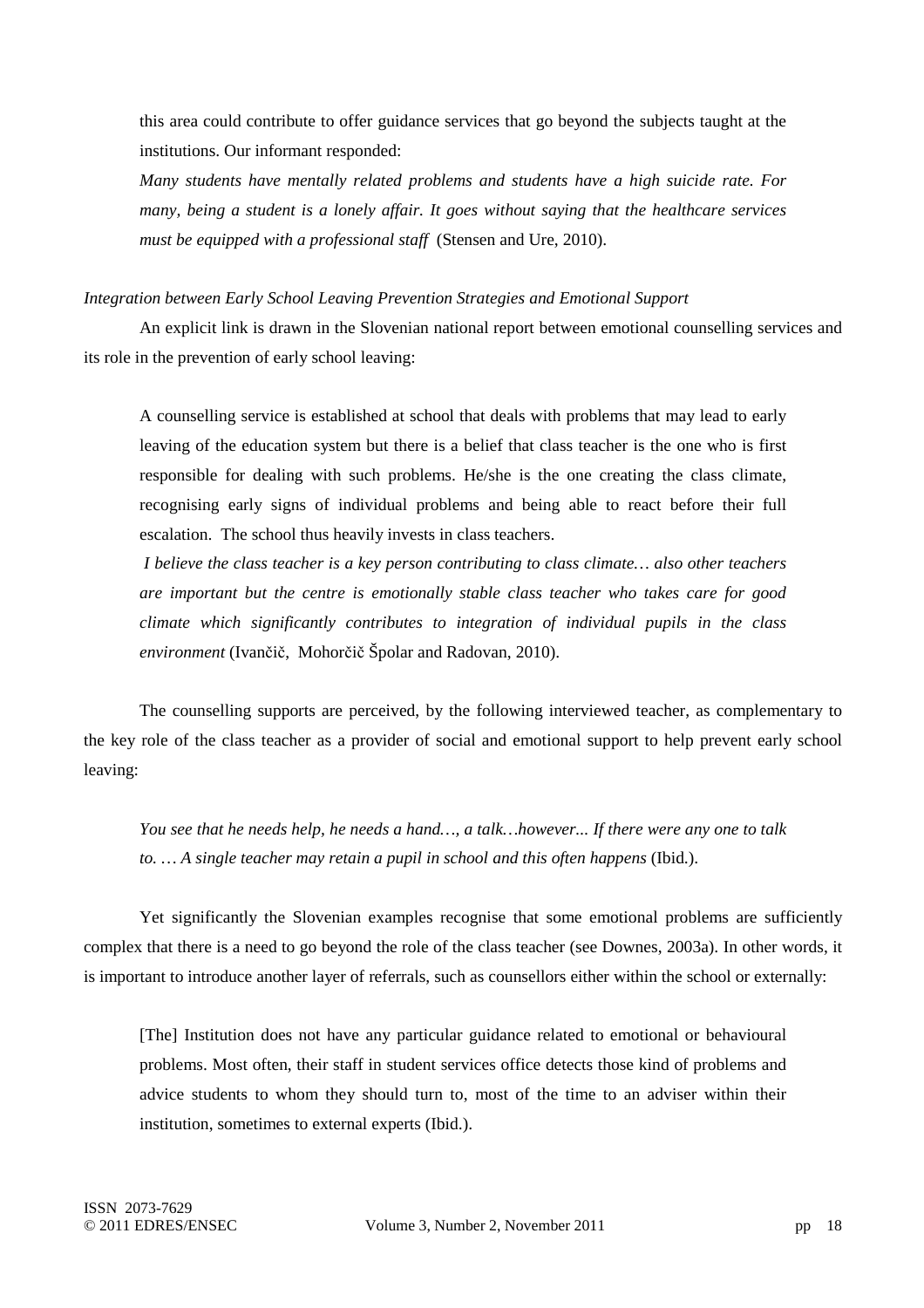With regards to school referrals, it is important to acknowledge that the emotional support needs of more withdrawn students tend to be missed by teachers compared with students displaying externalizing problems such as aggression (Doll, 1996; Downes, 2004). This interviewee's quote in the Estonian national report illustrates both the need of some students for emotional support and that this can be quite a slow process:

The school is making an effort to include those who have problems but these attempts have not been very successful.

*It is difficult to deal with them… it is difficult even to talk to them. They are… they are not open. They are withdrawn and often have communication problems. (…. ) The psychologist is trying to help such children* (Tamm and Saar, 2010).

 The Estonian national report also reveals both the need for emotional support for those living in poverty and experiencing personal problems:

Some young learners (who have dropped out of their former school) come from problematic or disadvantaged families or have lost contact with their families and therefore lack elementary life skills, such as managing one's money, etc. They also need support to cope with personal problems – someone to talk to. Such support can be provided by teachers. All schools teach family studies but these are not enough. Such students need extra support and an opportunity to turn to somebody – the school head, a teacher, a psychologist, etc. – outside classes. Such conversations improve students' communication skills and the skill of solving problems. They acquire positive behavioural models from a positive example. An opportunity to live in dormitory increases the sense of security.

Sometimes they simply want to talk to somebody they trust, to pour out their heart. The teacher of family studies is in great demand also outside the curriculum: Sometimes the students come and ask: "Has she come yet? I need to talk to her." Even those who have no classes on that particular day come to school to talk to her*.* 

*The school in its turn has tried to compensate for the family studies teacher's extra work. (Ibid.).* 

*School Climate and Relational Skills of Teachers: The Role of Inservice Training*

School climate effects on early school leaving are highlighted in the Russian national report:

The interviews showed that each group of students (teenagers and adults) was attracted to the school by different factors. For example, the main reason for teenagers to come to the school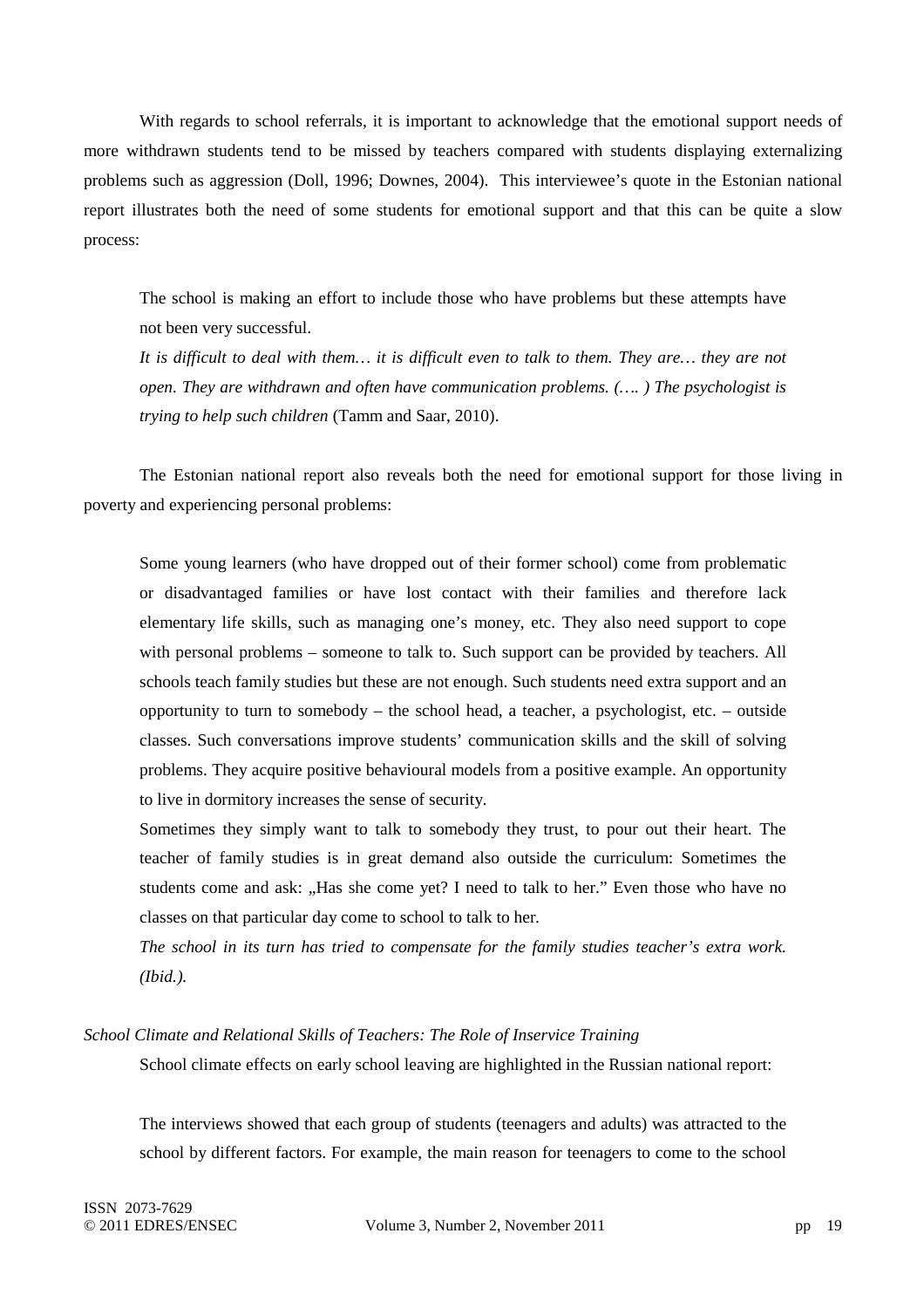and keep studying was the positive attitude of the teachers to them. The survey conducted at the school demonstrated that teenage students had experienced lack of attention in their former schools, where teachers had shown very little interest in students overall.

*Why did children leave a usual school? If you take a questionnaire of the surveys that have been conducted, what was bad? The answer is: Teachers are wicked – they don't need us* (Kozlovskiy, Khokhlova and Veits, 2010).

A different secondary school in Russia revealed different attitudes and practices:

The inservice trainings of all teachers including class supervisors are carried out regularly by the vice principal for extracurricular work. Those trainings are aimed at personal development of students, psychological support of students, as well as constructivist teaching methods. The informants state that the amount of the inservice training provided at the school is quite enough and fully meets the needs of both the teachers and the students. Based on the information about their psychological support for students and extracurricular activities aimed at personal development, one may say that the amount of the training is quite sufficient. Besides, both informants say they are always eager to learn more and exchange experience with their colleagues from other city schools (Ibid.).

School climate issues and teaching style also emerge as impacting upon student motivation in secondary school in Lithuania:

The secondary education system in Lithuania, according to the management, lacks the integrity of humanistic and pedagogical ideas.

*The attitudes towards students have to change and then they will feel better at schools. [...] at the moment students are selected under the criteria 'good' and 'bad' and those who get the 'bad' label do not want to stay at such school – they leave it (Taljunaite et al., 2010).* 

In the Lithuanian national report, there is not only little evidence of emotional counselling support at secondary school level, there is also a view resisting such supports beyond those provided by the class teacher:

The teacher's and management's views on the availability of a counsellor for students with emotional problems, including bereavement issues diverge. While the management thinks that counsellor-teacher-psychologist should be a three-in-one option, the tutor thinks that a counsellor or psychologist would be needed: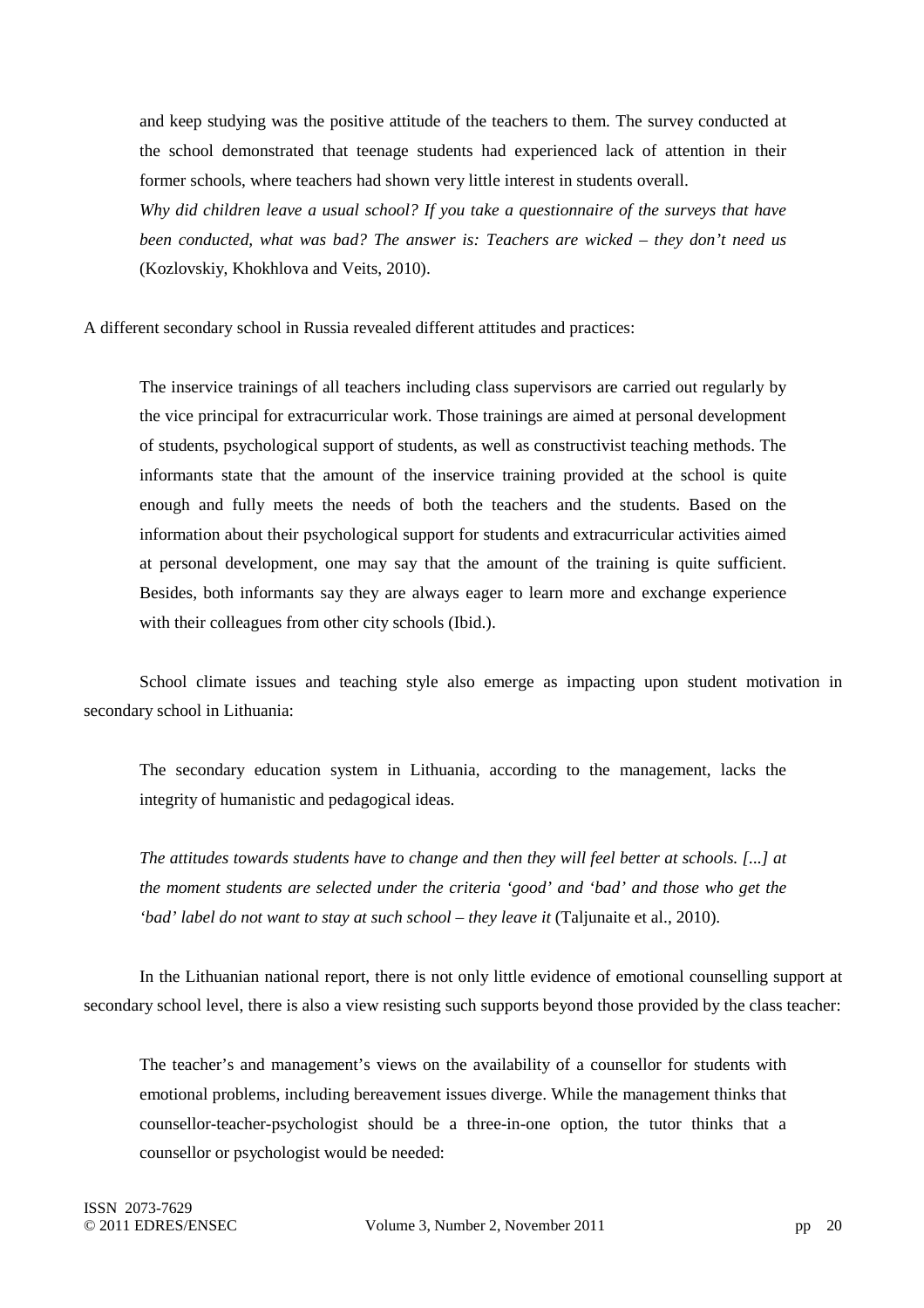*Teachers have to study psychology and be themselves psychologists. It is a nonsense when after the conflict in the classroom the teacher 'sends' the student (the spoilage of their work) to be consulted by psychologist or someone else, be it a counsellor. The teachers have to learn how to deal with students' problems* (Ibid.).

Inservice professional development could serve to not only increase teacher self-efficacy regarding their own relational skills but also to clarify the limitations of their role regarding emotional support.

In contrast with Lithuania, the Estonian national report points to the prevalence of inservice courses for teachers regarding emotional supports and conflict resolution skills:

Teachers are offered training on various topics: education, problems of young people (e.g. prevention of drug problems), how to cope with children with behavioural problems. Some courses last for several weeks and are provided in the school by specialists from Tallinn University. Some courses are provided by our own teachers. Teachers have also participated in courses provided by the Ministry of Education and Research, the National Examinations and Qualifications Centre, professional associations. For three years the school participated in an EU project 'School for training'. All teachers participated.

*In view of the big number of pupils who drop out of general educational schools we are offering courses for teachers on teaching pupils with special needs. We are also developing a new programme concerning conflict management and coping in a situation of crisis. This course was triggered by increasing school violence, school shootings in other countries. The course is developed in cooperation with the police and social services. We hope to complete the work by next autumn. The Ministry of Education and Research has also made suggestions for teacher training courses and has funded such courses.* (Tamm and Saar, 2010).

### *Alternative Strategies to Suspension*

A multidisciplinary team plays a key role in devising alternative strategies to suspension in this example from a Russian school:

The school does not practice expulsion or suspension of students. Instead, the psychological support service team regularly conducts preventive meetings and conversations with students who have discipline or study problems. Each school has a Preventive Council aimed at dealing with 'problem' students and the evening school #5 is no exception. The school police inspector is in charge of young students and deals with their discipline problems. The psychologist and social teacher conduct conversations and meetings with adult students in case their discipline or studying practices are improper. Use of preventive measures as an alternative to expulsion shows that the school staff aims to keep as many students at risk of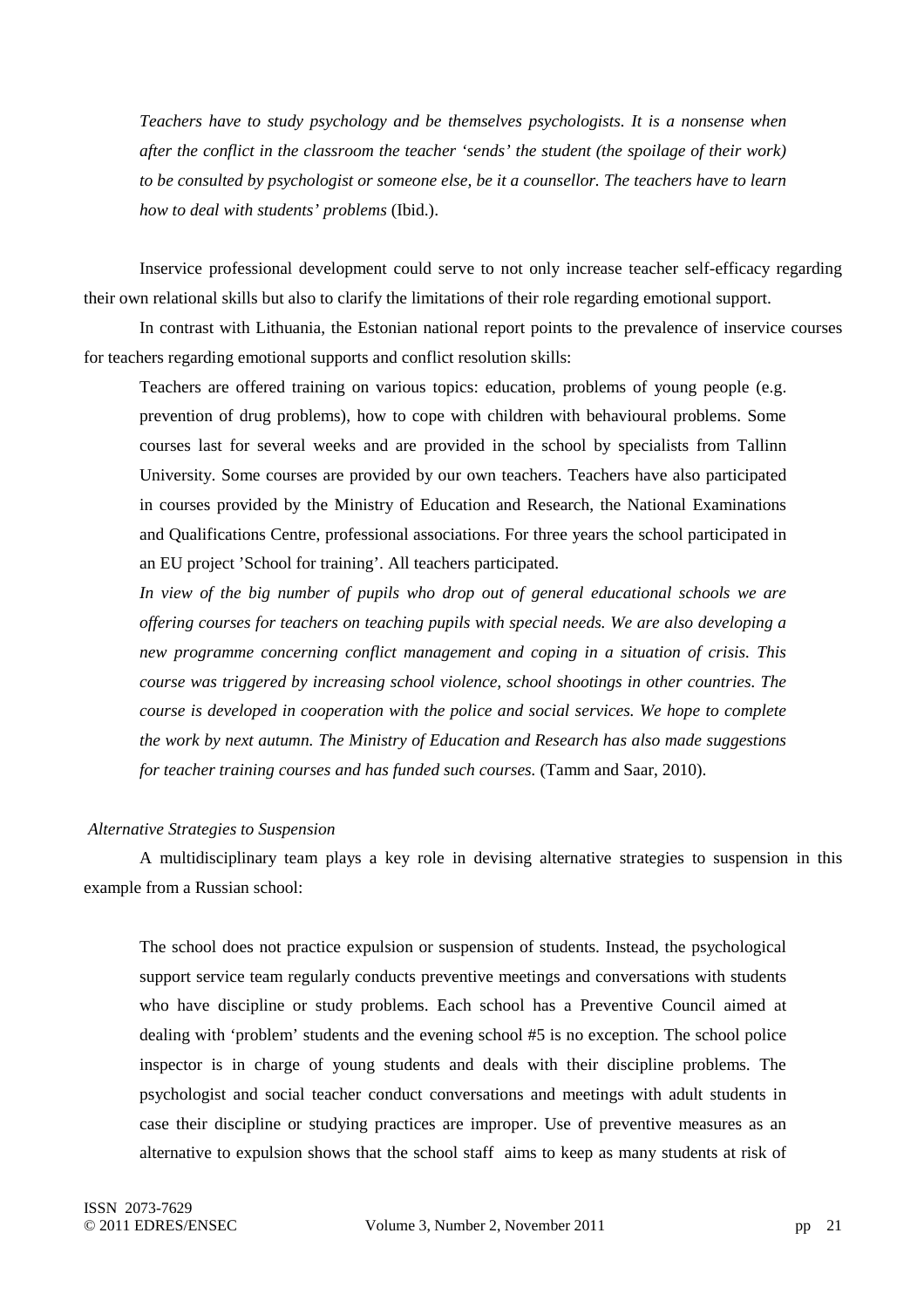early leaving at school as possible, which proves how much they are indeed interested in students and care for them (Kozlovskiy, Khokhlova and Veits, 2010).

The problem of school suspension is, however, acute in Lithuania:

According to management and the teacher interviewed approximately 10 percent of students are expelled from school in each year. The reasons are usually behaviour problems, bullying, harassment, and aggressiveness i.e. non-academic reasons prevail. The teacher mentioned that there were no expelled students for not attending classes. The statistics, according to the management can be collected, but this will not solve the problem (Taljunaite et al., 2010).

This figure is in addition to their estimates of those who 'drop out' from school which also reaches approximately 10%. The other national reports offer little account of alternative strategies to suspension in their interviewed school.

### *Interventions to Prevent Bullying*

The need for system level interventions and emotional supports, specifically regarding bullying prevention strategies at post-primary school, emerge, in particular, from the Estonian national report:

Most students come from ordinary secondary schools because they had problems with learning or discipline...The majority of those who have dropped out of or left their previous school are lower secondary students. They had conflicts with teachers or other problems and could not continue in their old school.

*Lower secondary students are younger than 17 years old. They are referred to us by the Department of Education; we cannot admit such students without the Department's approval. They could not cope in their old school. (...) Some schools (in particular those that have a social worker) refer their problematic students to us. The main problem is bullying. This year we have two such students and they are doing well. Our students are older and bullies cannot dominate* (Tamm and Saar, 2010).

The fact that the theme of bullying in school affecting early school leaving does not emerge in the other national reports does not necessarily mean that it is a lesser problem in their national contexts; it may be that bullying is still a hidden problem in many school contexts.

### *Substance Abuse*

A focus on substance abuse related issues is a key dimension to prevention of early school leaving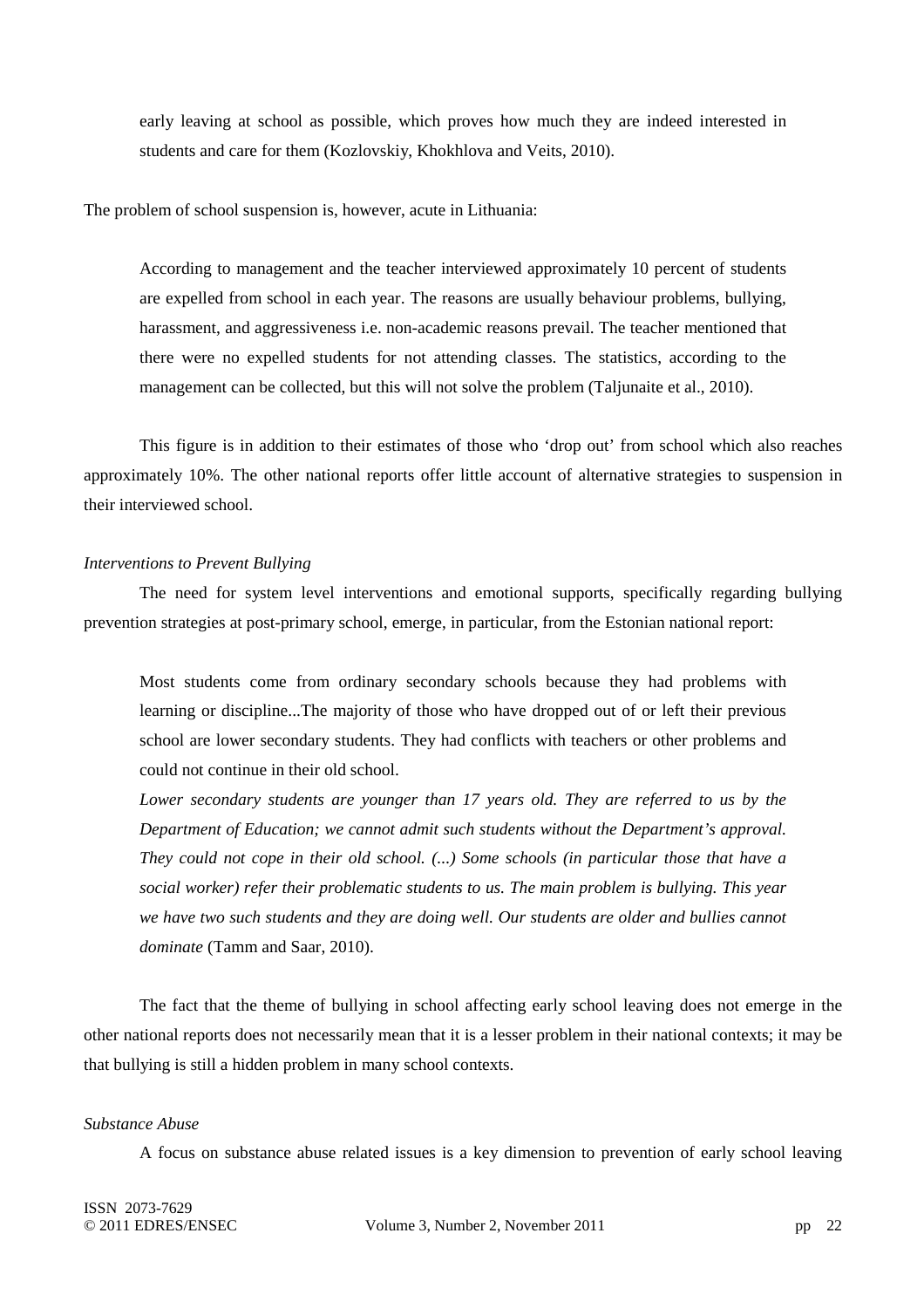(Downes, 2003; EMCDDA, 2003, 2003a). Yet it is given little emphasis by interviewees in the different examples from schools across the national reports. One exception is the Russian national report which observes the following important approach:

Some students in the School have experience of drug-taking: either once or twice or on a regular basis. In order to help those pupils and prevent them from developing a further addition, the School (and mostly the Support Service) cooperates with a number of organizations such as Crisis Centre, Children's Psychiatry, Institute of Psychology and Social Work. This is a two-way cooperation: the School persuades parents to address to the Crisis Centre and Children's Psychiatry in cases of necessity, and specialists from these organizations come to the School for consultations and discussions. Students consuming drugs and alcohol are considered to be in need of professional help at School.

The main goal of the psychological support service is to provide favorable conditions for all students, build up trustworthy relationships between them and the school and provide psychological help for those students who lack it in their families.

*They often come here with their spirit broken. They are offended at the world and intimidated, so it's very important for us to help them form a strong, stable and harmonious personality, who is fully aware of his/her desires and ambitions. We want to bring up a person who understands that s/he is not alone in the world and that there will be many problems on his/her life path so we teach them to be ready for those problems and be able to overcome them* (Kozlovskiy, Khokhlova and Veits, 2010).

### *The need for a family support dimension*

It is evident also that a family support dimension may be necessary rather than simply focusing on the individual student. As this Estonian example illustrates, a key role here is for the State to include a family support dimension in an early school leaving prevention strategy:

The school also tries to work with parents but it is difficult because students often come from problematic families:

*It happens that a student gets a grant and his mother takes the money … What can a child do if his mother takes the money he gets from us? And spends it on booze. How can a child learn if his mother is in prison? What can we do? We talk; we offer them a place in the dormitory. They can study and live here. But they need love and attention of their parents.*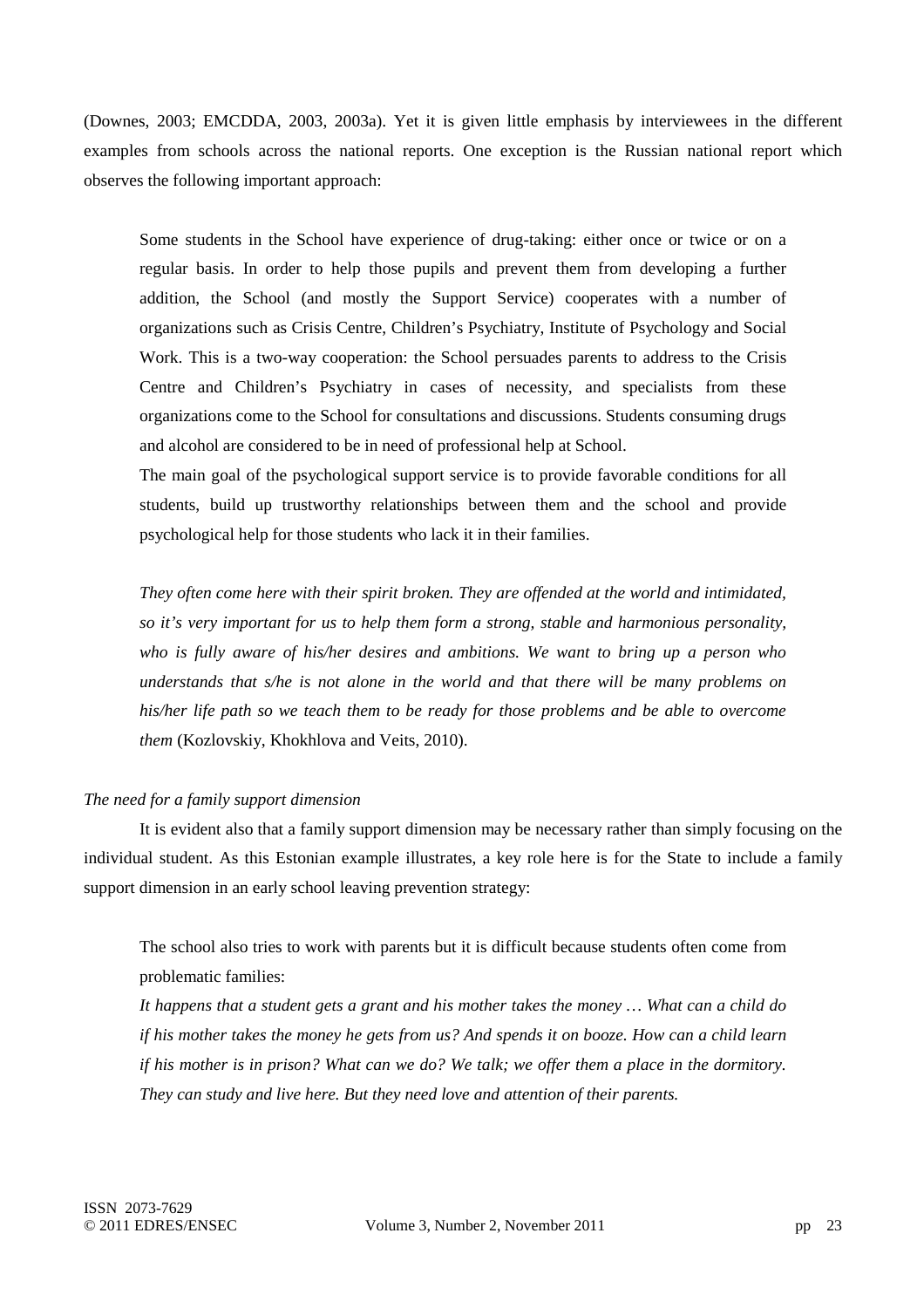These are social problems that cannot be solved by the school alone. The school cannot concentrate on parents:

*This is the state's responsibility. Unfortunately these problems have a huge impact on children and their future...* (Tamm and Saar, 2010).

Again, across the national reports, there is little evidence at national policy level of a family support dimension to early school leaving prevention for families most in need.

### *National prevention structures and strategies*

 An Austrian Ministry official provides the following account of somewhat informal structures and strategies for early school leaving prevention at national level:

*What regards social inclusion, people with disadvantages, we don't have any committees, but it is nevertheless a main focus in our work. We know where the problems are from several research results, experts consulting and evaluations, which have been carried out. We know what needs to be done and discuss this also with other concerned groups* (Rammel and Gottwald, 2010).

In contrast, the Hungarian national report reveals that there is a central driving committee at national level focusing on those experiencing disadvantage:

Within the Ministry [of Education and Culture] there is a Directorate of Equal Opportunities with responsibilities of programme planning for highly disadvantaged population. This functions according to The New Hungary Development Plan. This Directorate mainly deals with professional planning of Social Renewal Operational Programmeme, also deals with preparing laws and legal works, and manages the operational tasks of implementation of legislation. (Balogh et al., 2010).

However, there is little evidence that this strategy encompasses a mental health dimension. It would seem that much of the impetus for conceptualisation of socio-economic disadvantage in Hungary has come from EU initiatives. A Hungarian Ministry official outlines that most of the key strategies in the area of social inclusion have been based on EU funding:

There are a lot of strategies in relation to social inclusion: strategy for integration of Gypsies, women and men social equality strategy, and strategy for the elderly. Each strategy displays a variety of training in several relations, on the one hand, professional trainings, on the other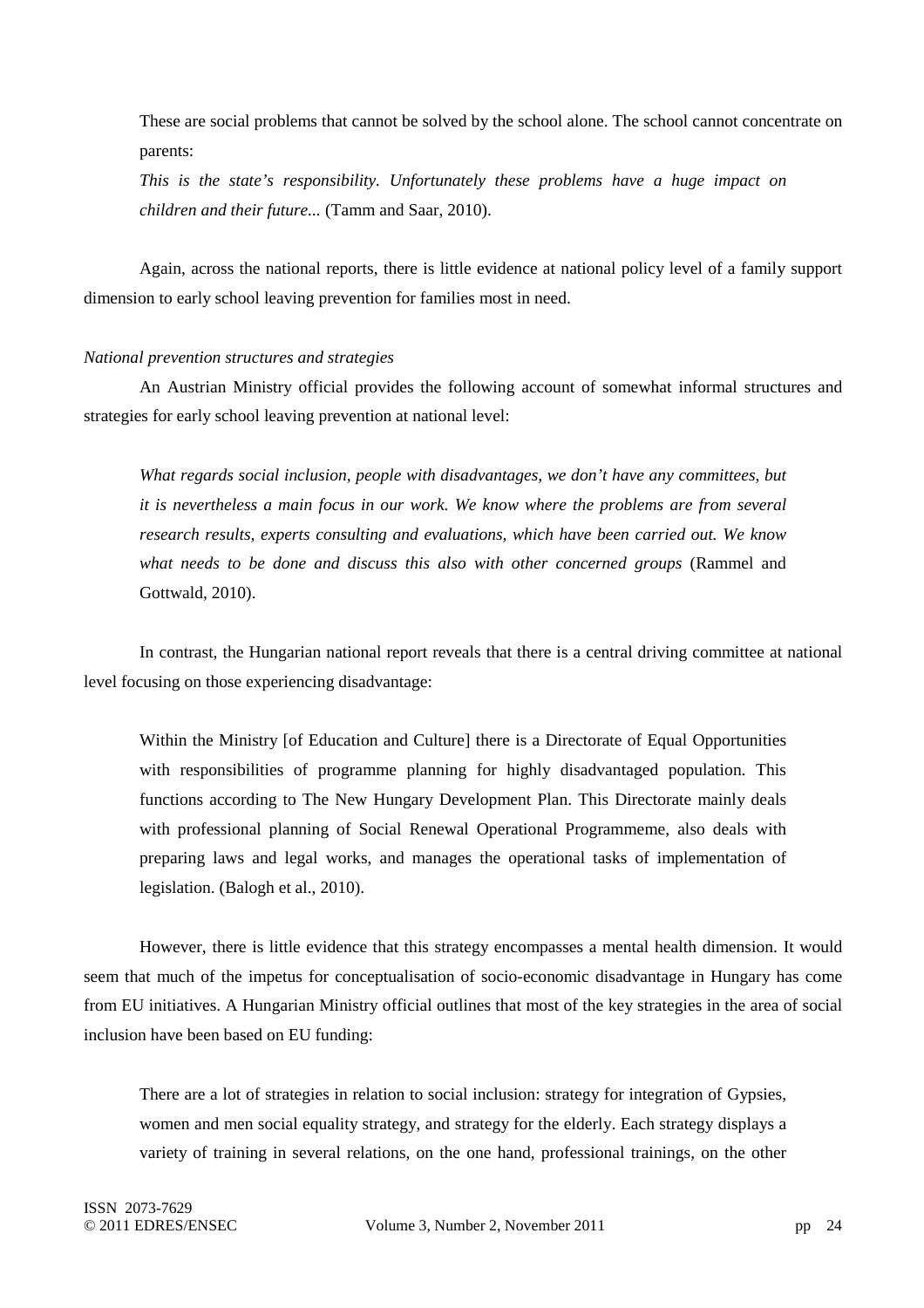hand trainings for the target group itself*.* 

*We want to support the training of disadvantaged people specifically from state and EU funds…For all other strategies the key aspect is the disadvantaged feature (unemployed, woman returns from maternity leave, gipsy, the elderly, disabled, etc.)*. **And are these programmes mainly realised by EU funds?** *Yes, they are* (Ibid).

 The Russian national report points to the need for a coherent set of obligations, strategies and structures at national level to drive reform:

Enhancing access to education for socially disadvantaged groups is a complex problem containing social, cultural and personal aspects. It again shows that the question of improving access to education has to be addressed from different perspectives and on different levels. Such approach presumes:

- Better communication and cooperation between government departments dealing with the issues of education, social policy and employment
- Creating a governmental strategy aimed solely at improvement of access to education for socially underrepresented groups, which will have
- set of determined priorities;
- concrete plan and timeline of implementation;
- each department responsible for conducting its own activities aimed at achievement of the common goal.
- improved communication between the government departments and the educational institutions (Kozlovskiy, Khokhlova and Veits, 2010).

Though there are no national, nor even major city level committees for social inclusion in Russia, there is some evidence of driving committees at more local levels:

Despite the fact that there is no committee in the administration of St. Petersburg that would solely deal with social inclusion, access to education for traditionally underrepresented groups, lifelong learning, literacy, the non-formal education sector, etc, there are special departments at some committees that are in charge of these mentioned aspects. Some of them, such as social inclusion and integration of traditionally underrepresented groups, are dealt with by the Committee for Social Policy. The issues of lifelong learning, access to education and professional orientation are dealt with by the Committee for Education and the Committee for Labor and Employment of the Population of St. Petersburg. The Committee for Education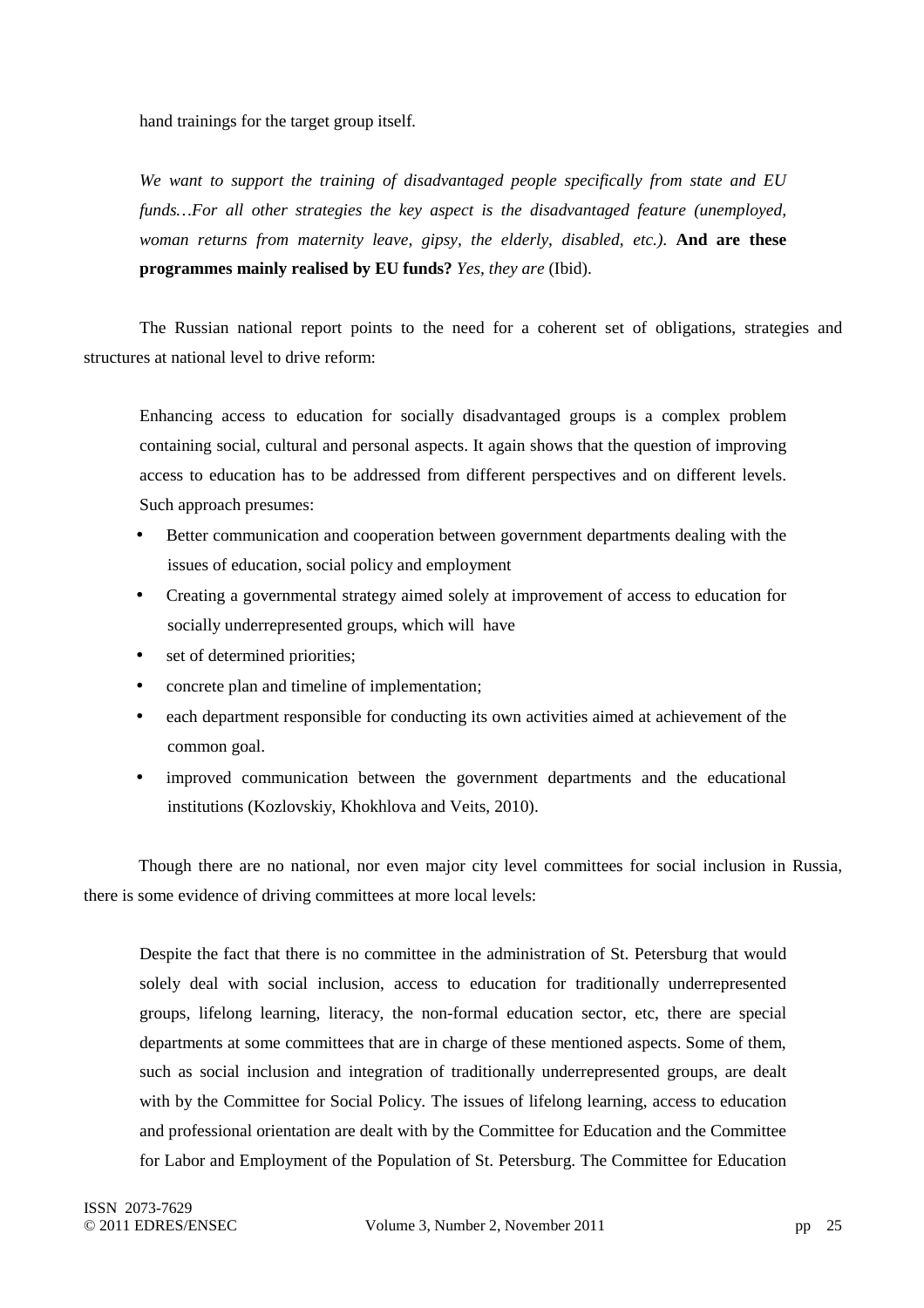does not have a special department dealing with access to education of traditionally underrepresented categories (Ibid.).

Financial barriers to such central driving committees at national level are adverted to in the Lithuanian and Estonian national reports. In the words of one Lithuanian official interviewee:

*As there is a crisis now, I don't think that we should create new structures; we should coordinate the existing ones better. We don't need one more structure that would help to implement a life long learning strategy that you mentioned. What we need is that each level according to its competence would concretise its activities in this range* (Taljunaite et al., *2010).* 

An Estonian official interviewee uses finance as a rationale to advocate a laissez-faire approach in this area of socio-economic disadvantage and early school leaving:

What problems have occurred in creating relevant structural units? Is the ministry planning to create any structural units responsible for the above-mentioned areas (Social inclusion, access to education for traditionally underrepresented groups, lifelong learning, functional literacy, non-formal education?

*If we wished to create such structural units we should change the present division of work. Greater centralisation means more officials. We cannot afford that at the moment so the answer is no – the creation of such structural units is not on the agenda right now...Speaking about long term development – maybe one day there will be some structural changes as well* (Tamm and Saar, 2010).

It is of concern that according to this view, there is to be little state role for stimulating national structures leading to informed decision-making on the needs for socio-economically disadvantaged groups.

Another barrier to a strategic approach to social inclusion in education is the reluctance of some countries to distinguish students on the grounds of ethnicity – sometimes data collection based on ethnicity differences is even prohibited by law. The Bulgarian national report highlights that ethnicity is basically perceived as a confidential private matter of the individual:

no information is officially collected on the ethnic background of individuals… This is considered personal information of confidential character. It is assumed that all ethnic communities have Bulgarian citizenship, the separate groups having their own ethnic, religious and cultural identity or family preferences, which do not fall within the priorities of the state (Boyadjieva et al., 2010).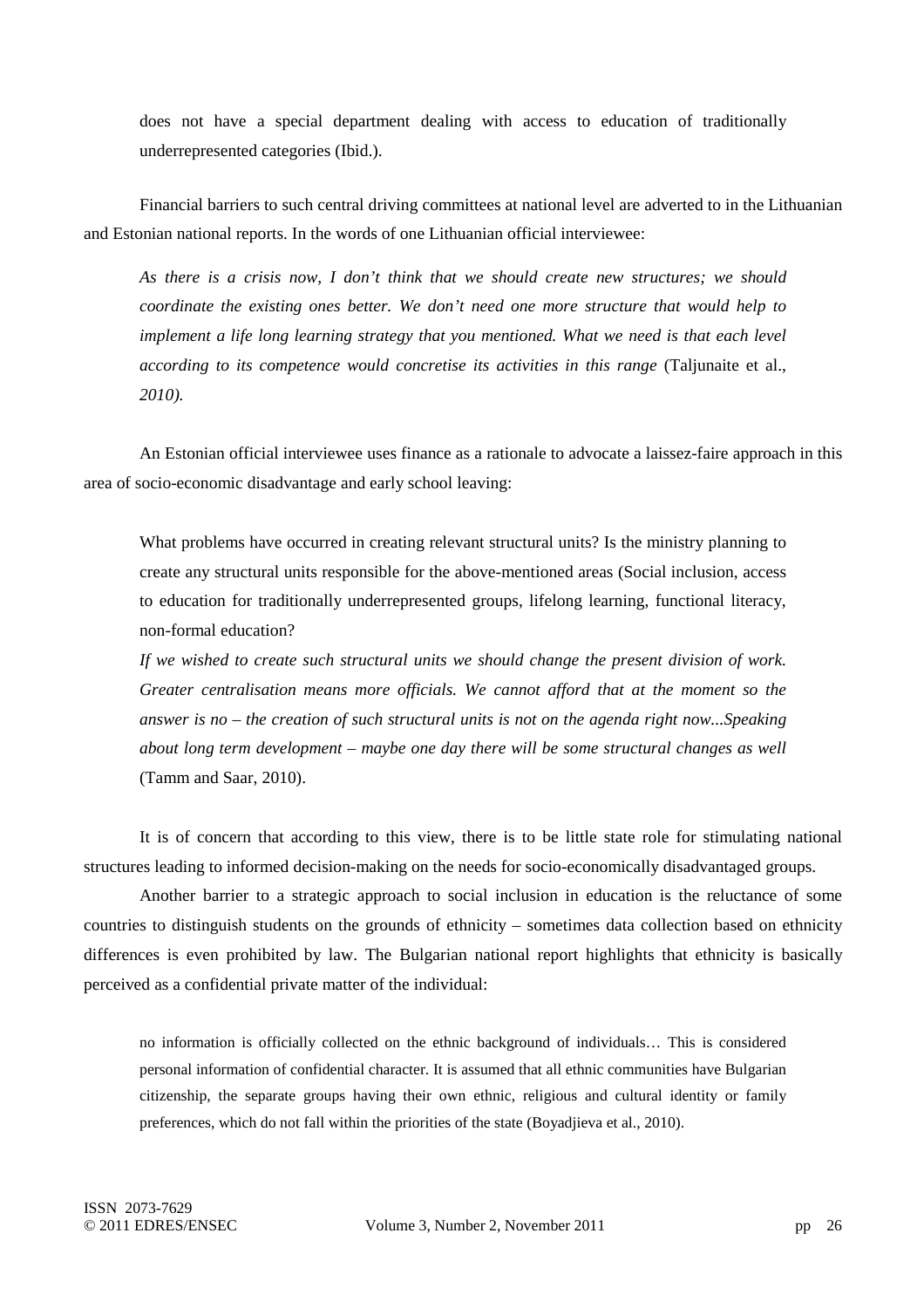### **Discussion**

These exploratory qualitative research findings raise a number of issues that require further detailed investigation. The findings underline the need for emotional supports for a number of students experiencing poverty and who are at risk of early school leaving. The interviewees drew attention to the following needs of students at risk of early school leaving: supports for withdrawn children and young people, for children at risk of suicide or who have experienced bullying in school. The suggested supports go far beyond the targeting of those with emotional disorders at a clinical level. Themes such as developing alternatives to suspension and expansion of teacher inservice training to improve their conflict resolution skills, also emerge from the findings. Substance abuse as an issue requiring strategic intervention in educational contexts was explicitly referred to by interviewees only in the Russian national report. Family related and family support needs were observed by interviewees in the Estonian, Hungarian and Russian national reports in relation to students at risk of early school leaving.

Some interviewees explicitly recognise and emphasise that there is a dearth of emotional support services available in their countries. This pervasive policy gap for a mental health and emotional support strategy in educational contexts impacts even further on students at risk of early school leaving. There is a need to move from *ad hoc* examples of supports and practices at local levels to a systemic vision at international, national, regional and local levels that integrates a strategic approach to early school leaving prevention with the provision of emotional support services at selected, indicated and universal prevention levels. From the limited sample interviewed, it is not so much a case of national policy for early school leaving not being implemented in practice, but more a large scale void in policy making for early school leaving prevention. This conclusion applies *a fortiori* to the void in strategic policy-making to integrate early school leaving prevention with emotional supports in Austria, Bulgaria, Estonia, Hungary, Norway, and especially, Lithuania, whereas at least some evidence of a strategic approach is in place with the multidisciplinary teams in Slovenia, and with some good practice evident also in the Russian national report.

These examples of the need for engagement with the emotions of students, at least at the level of support services available at the institutional level, offer what Glasser (1969) would call the emotional bridge to relevance in education. In doing so, they challenge a traditional bias in Western culture of compartmentalising reason and emotion in Cartesian fashion. Factoring out emotions from the equation of relevance in the educational system is no longer sustainable or justifiable for the post-primary education of traditionally marginalized groups and individuals. Adopting Marcuse's (1964) somewhat limited distinction between 'high' culture and 'mass' culture, it is arguable that giving a central role to emotions in education imports 'mass' culture into the traditional domain of supposedly 'high' culture in the education system. Emotions of love, grief, sadness, anger and joy are experienced by all. Emotions are a great democratiser across social groups (Downes and Downes, 2007) and are tethered to a democratic institutional culture in education. For post-primary school institutions to engage meaningfully with the experience of marginalized individuals and groups, their emotions must be given a systemic institutional space for potential expression.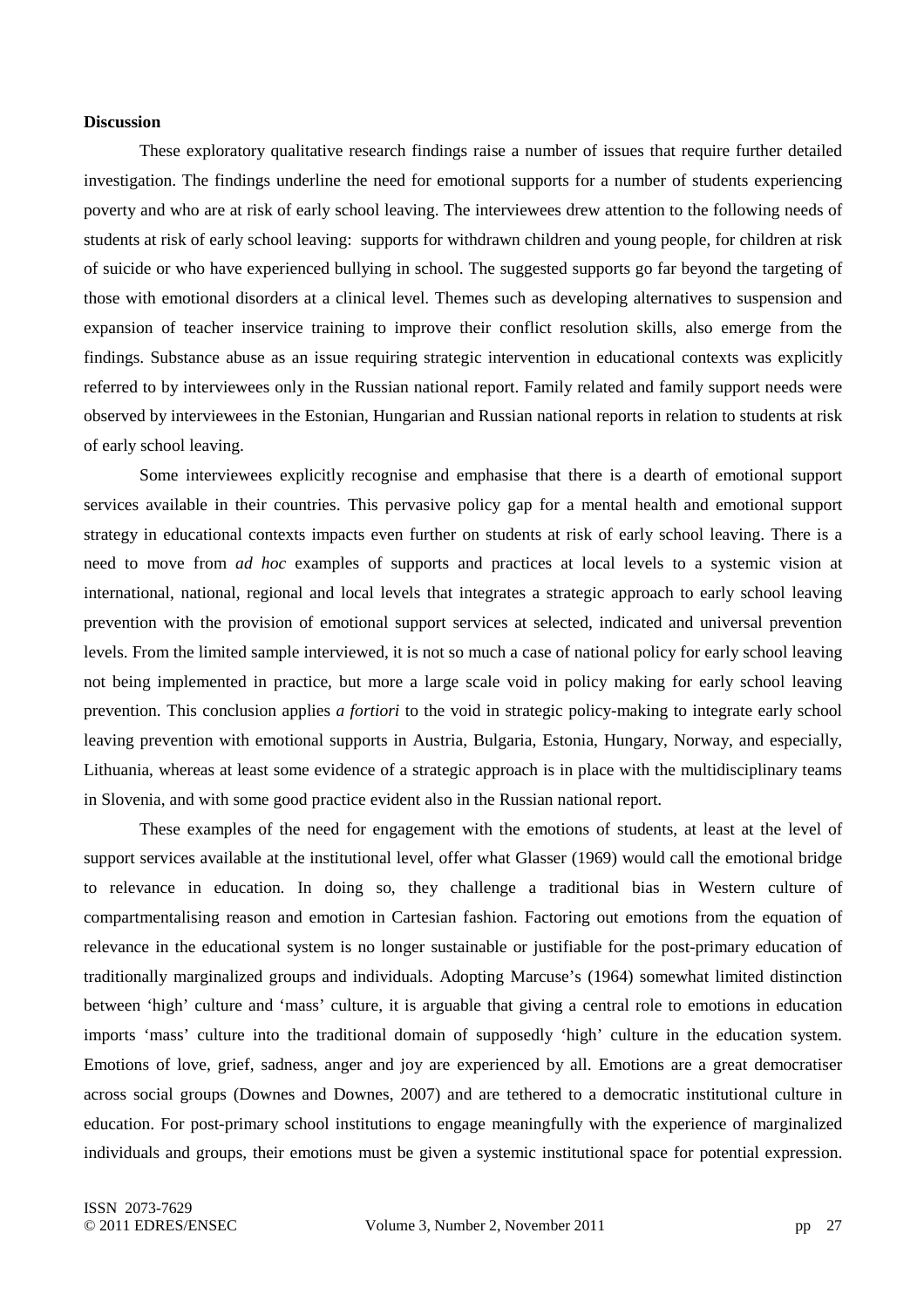This also requires adequate investment by states in systemic emotional supports as part of a strategic approach to early school leaving.

In US national surveys, at least two-thirds of schools reported providing the following services for students' mental health concerns: individual counselling, crisis intervention, assessment/evaluation, behaviour-management consultation, case management, referrals to specialized programs, group counselling, and substance use and/or violence prevention (Brener, Martindale and Weist, 2001; Foster et al., 2005). Suldo, Friedrich and Michalowski (2010) discuss the supports needed for provision of 'a continuum of tiered intervention services, including prevention and universal intervention (e.g., school wide positive behavioral supports, school climate promotion), targeted interventions for students at risk (e.g., social skills and anger management groups, classroom management strategies), and intensive individualized interventions with community support (e.g., therapy, implementation of behavior intervention plans) in schools' (p.354). It is this continuum of care that needs further attention and development across national contexts, with an integrated focus on mental health promotion and early school leaving prevention supports. For this integrated focus to occur, departmental structures at national levels may need substantial reconfiguration to challenge a traditional bifurcation between Ministries of Education and of Health.

A US wide three-tier model for providing a continuum of supports for positive behavioral interventions and supports (PBIS) estimates that 10-15% of students will not respond to universal school-wide interventions, but will benefit from increased structure and contingent feedback (Reinke et al., 2009). The PBIS model across a range of over 6,000 US schools, albeit focusing on disruptive behaviour rather than early school leaving, estimates that 5% of students do not respond favourably to universal or selected interventions and thereby require intensive intervention support, i.e., indicated prevention (Reinke et al., 2009). It is important to acknowledge, however, that given the radical divergence in early school leaving figures across EU member states, the percentages for each target group for selective and indicated prevention to be engaged with, can be expected to differ in a major way across different countries, whether in Europe or beyond. A broadening of scope is also needed to move beyond engagement with students' behaviour to also centrally engage with their experiences. Recognition of the priority need to engage with students' lived experiences, both in and out of school, challenges a reductionism that tends to treat students as mere conglomerations of behaviours.

As the interviews with school and governmental officials involve self-report methods, a concern arises regarding social desirability factors (Crowne and Marlowe, 1960) in their responses. In other words, officials representing a school institution or government department may tell the interviewer what they think he/she wants to hear. Given the qualitative and exploratory aspect of this research and the fact that usually only one school institution was interviewed in each country great caution must be taken in generalizing the responses from the interviewed institutional representatives to other institutions in the same country and beyond. Nevertheless, interviewees were asked to document their perceptions as to the typicality of their institution regarding engagement with marginalized students. A further feature of this qualitative research is that it is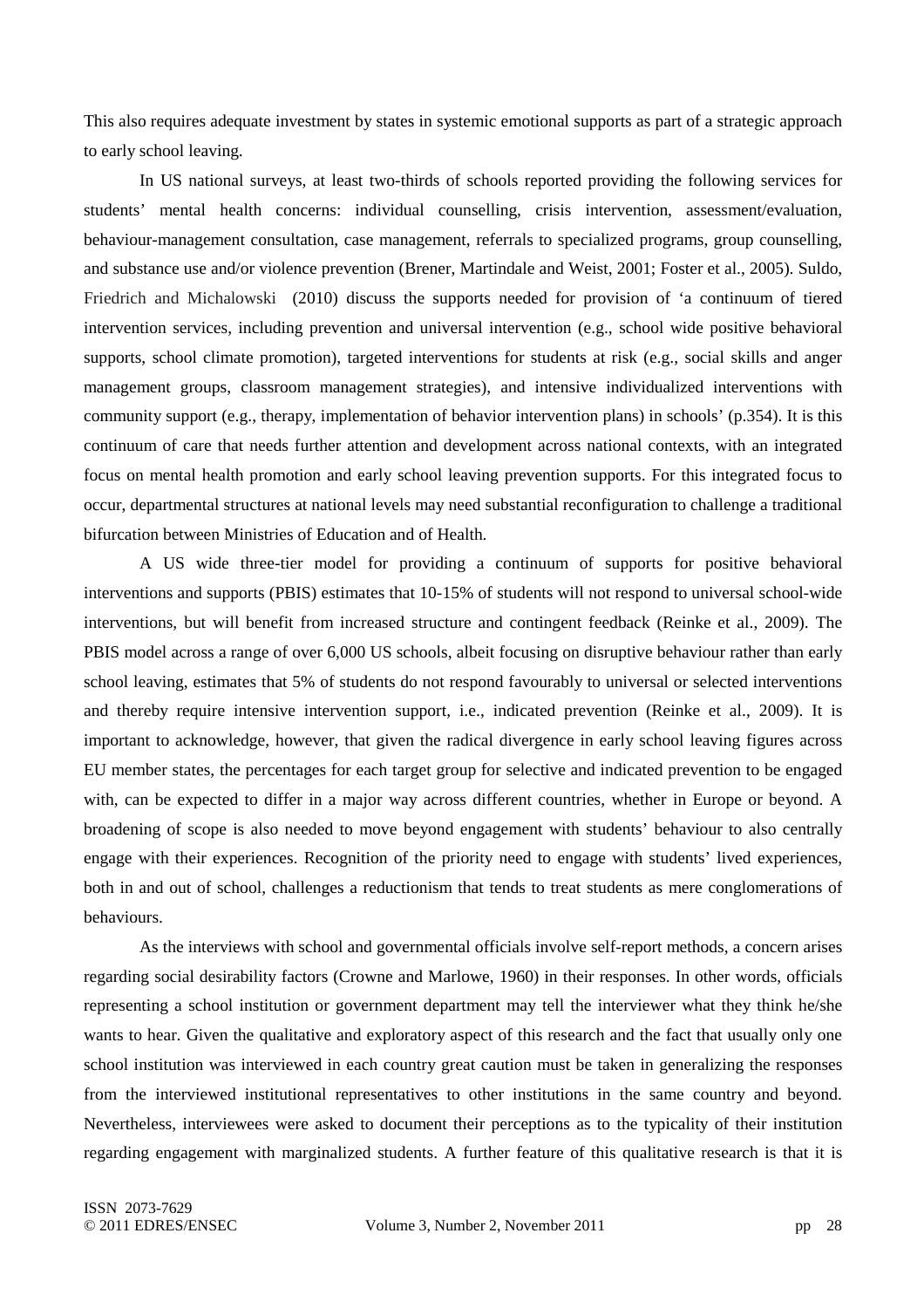documenting, at times, perceptions as much as facts. Yet this is not a clear cut dichotomy as perceptions of leading institutional officials can affect the factual reality of practices within an institution, while factual accounts are invested with theory-laden assumptions (Popper, 1957; Kuhn, 1962; Feyerabend, 1988; Eiser, 1995).

Across the eight European countries examined here, there is a predominance of countries from Central and Eastern Europe, and apart from Slovenia, no participants from Southern Europe. These findings are further limited as they are not student-centred but point to the need for more detailed engagement with children and young people's voices regarding their emotional and educational needs for early school leaving prevention (Downes, 2004; Downes and Maunsell, 2007). Emancipatory research methods emphasise the importance of treating 'objects' of research as 'subjects', and thereby giving voice to those being studied so that they are centrally involved in generating relevant research questions and hypotheses. In the words of Oliver (1992):

The issue then for the emancipatory research paradigm is not how to empower people but, once people have decided to empower themselves, precisely what research can then do to facilitate this process. This does then mean that the social relations of research production do have to be fundamentally changed; researchers have to learn how to put their knowledge and skills at the disposal of their research subjects, for them to use in whatever ways they choose (p.111).

This emancipatory focus is on the changing of the social relations of research production - the placing of control in the hands of the researched, not the researcher (Oliver, 2004). Oliver (1992) suggests that there are three key fundamentals on which such a paradigm must be based; reciprocity, gain for and empowerment of the research subjects.

Future research in this area needs to extend to more detailed examination of students' voices in relation to their experiences of school and to involve them directly in devising the questions and not only responses informing their experiences. Such a phenomenological research focus would also require exploration of their needs for emotional and mental health supports linked with the education system. The current research is limited to a number of European cultural contexts, and requires expansion to Southern European and wider international contexts. Issues such as teachers' conflict resolution skills and alternatives to suspension require systemic national level strategic responses, as is also the case with development of national level strategies for mental health in education and early school leaving prevention. Further research is also required at national and international levels on the scale of children's and young people's needs for emotional supports in the education system to help sustain their engagement with school. Such research requires recognition of the need to adopt a systems level focus to interrogate multiple levels of description and intervention, such as at the level of the student, group, class, school, family, local community, as well as wider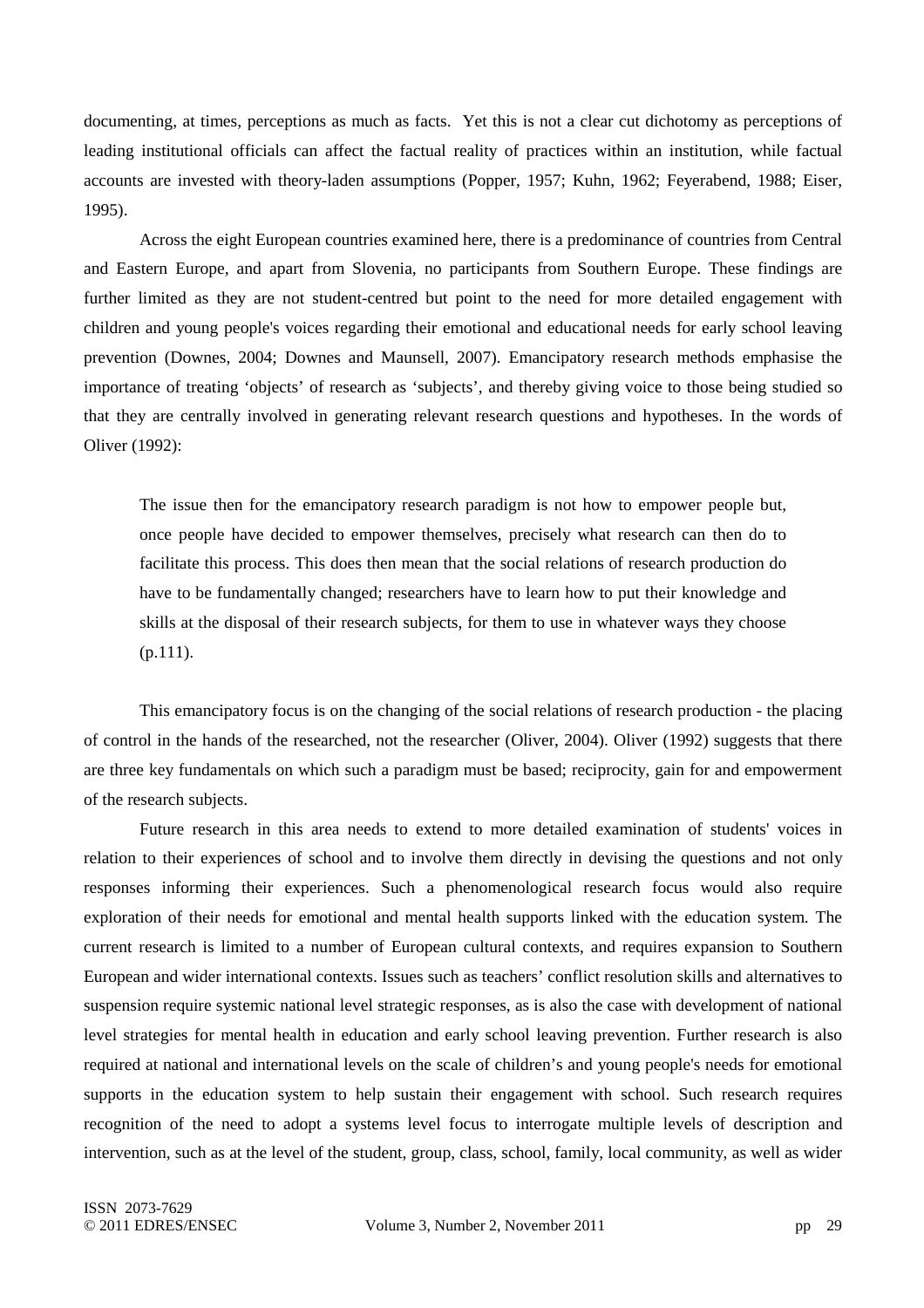macro structural societal dimensions. A challenge is to reconcile individual voices and experiences with systemic level analyses, as well as to adopt a dynamic focus on pathways to system level change.

### **Acknowledgments**

This research was undertaken as a part of the LLL2010 consortium, subproject 5, for the European Commission Sixth Framework Project. The overall LLL2010 consortium was led by Dr. Ellu Saar, Tallinn University, Estonia. The author would like to thank the authors of the national reports that formed the basis of the comparative report for subproject 5, and colleague Dr. Catherine Maunsell who worked with the author throughout the LLL2010 project 2005-2011.

### **References**

- Acheson, D. (1998). *Great Britain independent enquiry into inequalities in health and adult disease*. London: Ciba Foundation Symposium No. HMSO.
- Annie E. Casey Foundation. (2009). *2009 Kids count data book: State profiles of wellbeing.* Baltimore, MD: Annie E. Casey Foundation.
- Balogh , A., Józan, A., Szöllősi, A and Róbert, P. (2010). *The institutional aspects of adult education in Hungary.* Budapest: TARKI Social Research Centre.
- Batsche, G. M., and Knoff, H. M. (1994). Bullies and their victims: Understanding a pervasive problem in the schools. *School Psychology Review,* 23(2), 165-174.
- Beran, T. (2008). Consequences of being bullied at school. In D. Pepler and W. Craig (Eds.) *Understanding and addressing bullying: An international perspective* (pp. 44–66). Bloomington, IN: Authorhouse.
- Bornstein, MH., Hahn, C-S., Haynes, OM., (2010). Social competence, externalizing, and internalizing behavioral adjustment from early childhood through early adolescence: Developmental cascades. *Development and Psychopathology,* 22, 717–735
- Boyadjieva, P., Milenkova, V., Gornev, G., Petkova, K. and Nenkova, D. (2010). *The role of Bulgarian educational institutions for the promotion of access of adults to formal education* Sofia: Institute of Sociology.
- Brener, N. D., Martindale, J., and Weist, M. D. (2001). Mental health and social services: Results from the School Health Policies and Programs Study 2000. *Journal of School Health,* 71, 305 – 312.
- Burkhart, G. (2004). *Selective prevention: First overview on the European situation.* Lisbon: European Monitoring Centre for Drugs and Drug Addiction, EMCDDA.
- Cohen, J. (2006). Social, emotional, ethical and academic education: Creating a climate for learning, participation in democracy, and well-being. *Harvard Educational Review,* 76 (2), 201-237.
- Commission staff working document {SEC(2008) 2177}accompanying the Communication from the Commission to the European Parliament, the Council, the European Economic and Social Committee and the Committee of the Regions. *Improving competences for the 21st century: An agenda for*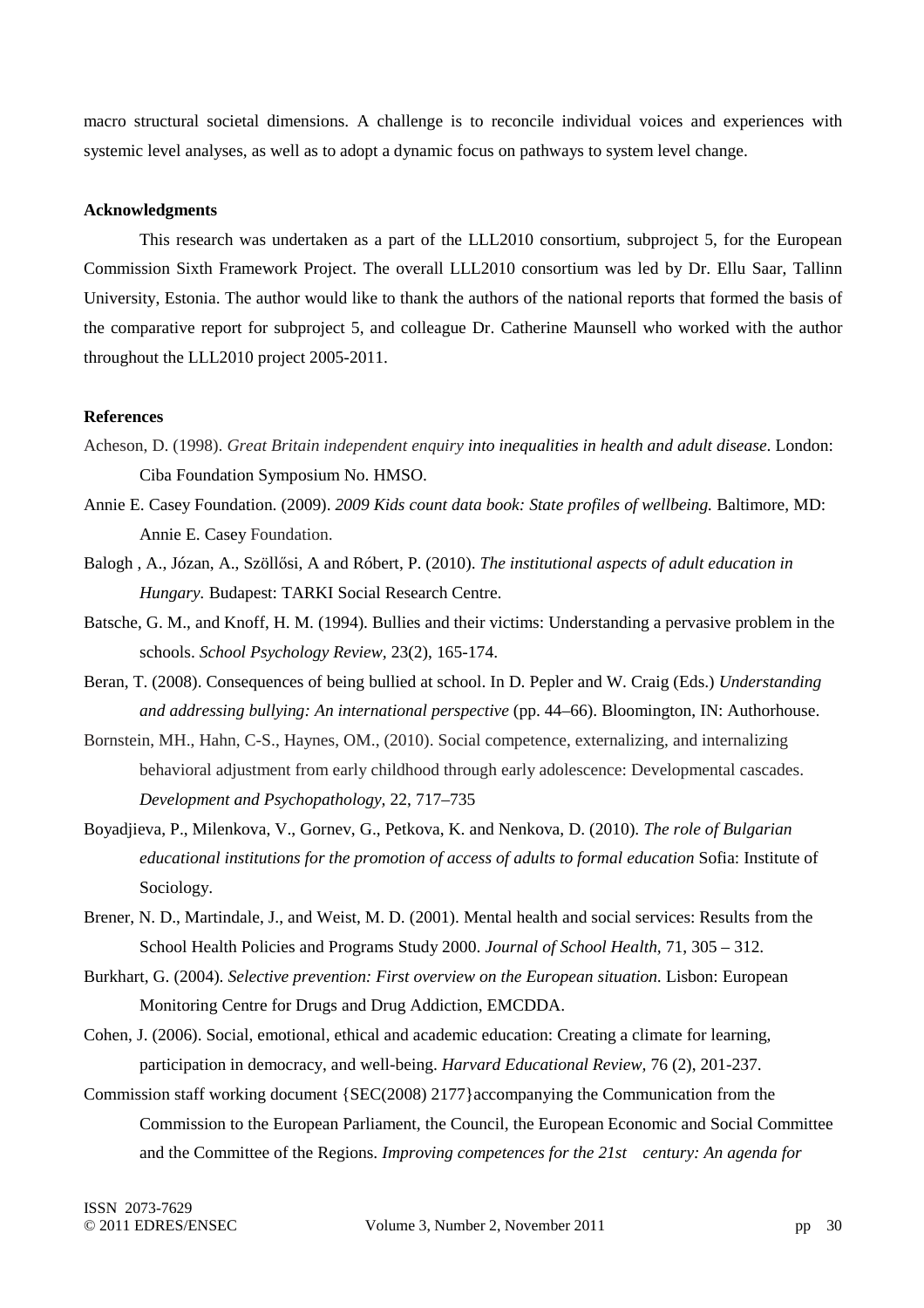*European cooperation on schools.*

- Commission staff working paper {SEC (2010)} *Reducing early school leaving. Accompanying document to the Proposal for a Council Recommendation on policies to reduce early school leaving.*
- Communication from the Commission. {SEC(2008) 2177} *Improving competences for the 21st Century: An Agenda for European Cooperation on Schools.*
- Communication from the Commission {COM(2011) 18 final} *Tackling early school leaving: A key contribution to the Europe 2020 Agenda. (Proposal for a) Council Recommendation {COM(2011) 19 final} On policies to reduce early school leaving SEC(2011) 98 final SEC(2011) 97 final SEC(2011)* 96 final.
- Cooper, P and Jacobs B. (2010). *Models and outcomes in the education of children with emotional disturbances/behavioural difficulties. An international review*. Research report no. 7. Leicester: National Council for Special Education, Ireland.
- Crowne, D. P., and Marlowe, D. (1960). A new scale of social desirability independent of psychopathology. *Journal of Consulting Psychology*, 24, 349-354
- Cutler D.M. and Lleras-Muney, A. (2006). *Education and health: evaluating theories and evidence. NBER working paper No. W12352*. Cambridge (MA): National Bureau of Economic Research.
- Desjardins, R. (2008). Researching the links between education and well-being, *European Journal of Education*, 43, 1, 23-35.
- Doll, B. (1996). Prevalence of psychiatric disorders in children and youth: An agenda for advocacy by school psychology. *School Psychology Quarterly*, 11, 20-47.
- Dore, M. (2005). Child and adolescent mental health. In G. Malon and P. Hess (Eds.), *Child welfare for the twenty-first century: A handbook of practices, policies, and programs* (pp. 148–172). New York: Columbia University Press.
- Downes, P. (2003). *Living with heroin: HIV, identity and social exclusion among the Russian-speaking minorities in Estonia and Latvia*. Tallinn: Legal Information Centre for Human Rights.
- Downes, P. (2003a). The new curriculum of social, personal and health education in Irish primary schools: Self-awareness, introversion and the role of the teacher, *Kwartalnik Pedagogiczny [Poland*, *Journal of Education]* 190, 93-112.
- Downes, P. (2004). *Psychological support services for Ballyfermot: Present and future*. Commissioned Research Report. Ballyfermot, Dublin: URBAN.
- Downes, P. (2006). Newtonian space: The 'blind spot' in Newell and Simon's information processing paradigm. *Cybernetics and Human Knowing,* 13(3), 25-55.
- Downes, P. (2007). Why SMART outcomes ain't always so smart… In P. Downes and A.L. Gilligan (Eds.) *Beyond educational disadvantage* (pp. 57-69). Dublin: Institute of Public Administration.
- Downes, P. (2007a). Intravenous drug use and HIV in Estonia: Socio-economic integration and development of indicators regarding the right to health for its Russian speaking population. *Liverpool Law Review,*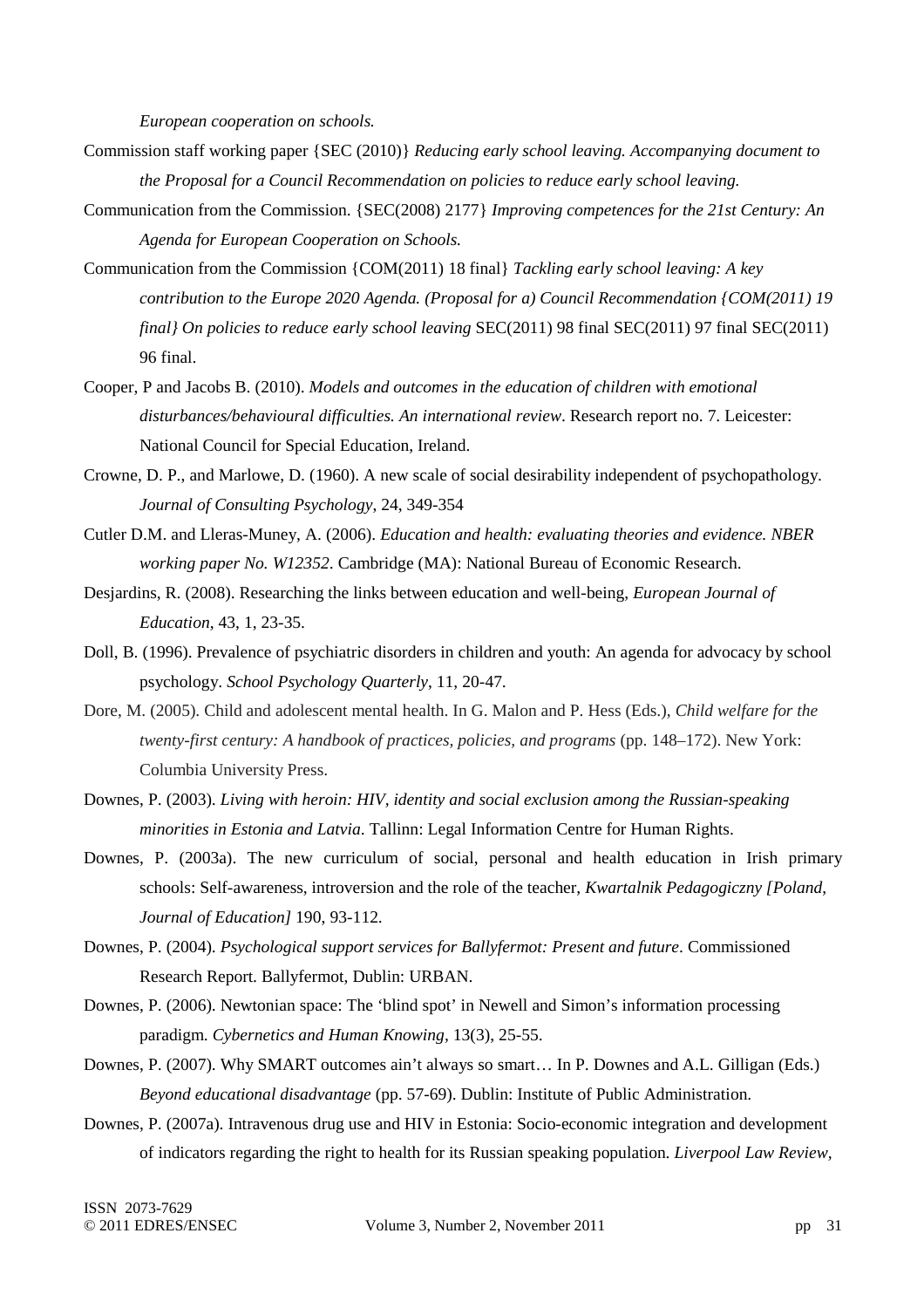28, 271-317.

- Downes, P. (2008). Mental health strategy for deprived children missing from education plan. *Action on Poverty Today*, 21, 4-5.
- Downes, P. (2009). Prevention of Bullying at a Systemic Level in Schools: Movement from Cognitive and Spatial Narratives of Diametric Opposition to Concentric Relation. In SR. Jimerson, SM. Swearer, and DL. Espelage (Eds.) (p.517-533) *Handbook of School Bullying* : *An International Perspective.*
- Downes, P. (2010). *'It's the heart stupid'. Emerging Priority Issues for Prevention of Early School Leaving: A Solution-Focused Approach*. Presentation at Belgian EU Presidency Conference, Breaking the cycle of disadvantage – Social inclusion in and through education. September 28th and 29th 2010. Ghent, Belgium.
- Downes, P. (2011). *A Systems Level Focus on Access to Education for Traditionally Marginalised Groups: Comparing Policy and Practice in Twelve European Countries*. Dublin: Educational Disadvantage Centre, St. Patrick's College.
- Downes, P. (2011a). *Multi/Interdisciplinary teams for early school leaving prevention: Developing a European Strategy informed by international evidence and research.* Research paper for European Commission NESET (Network of Experts on Social Aspects of Education and Training), University of Cardiff.
- Downes, P and Gilligan, A. L. (2007). Beyond disadvantage: Some conclusions. In P. Downes, and A.L. Gilligan (Eds.) *Beyond educational disadvantage* (pp. 463-491). Dublin: Institute of Public Administration.
- Downes, P. and Maunsell, C. (2007). *Count us in: Tackling early school leaving in South West Inner City Dublin, An integrated response.* Dublin: South Inner City Community Development Association (SICCDA) and South Inner City Drugs Task Force.
- Downes, P, Maunsell, C. and Ivers, J. (2006). *A Holistic Approach to Early School Leaving and School Retention in Blanchardstown Current Issues and Future Steps for Services and Schools*. Dublin: Blanchardstown Area Partnership.
- Downes, T. and Downes, P. (2007). Pedagogy of the Processed. In P. Downes, and A.L. Gilligan (Eds.) *Beyond educational disadvantage* (pp. 24-38). Dublin: Institute of Public Administration.
- European Monitoring Centre for Drugs and Drug Addiction (2003a). Annual report 2003: *The state of the drugs problem in the acceding and candidate countries to the European Union.* Luxembourg: Office for Official Publications of the European Communities.
- European Commission (2007*). Key Competences for Lifelong Learning: European Reference Framework.* Luxembourg: Office for Official Publications of the European Communities.
- Fergusson, D. M., and Horwood, L. J. (1995). Early disruptive behavior, IQ, and later school achievement and delinquent behavior. *Journal of Abnormal Child Psychology*, 23(2), 183–199.
- Feyerabend, P. (1988). *Against method*. (2nd edition) New York: Verso.

ISSN 2073-7629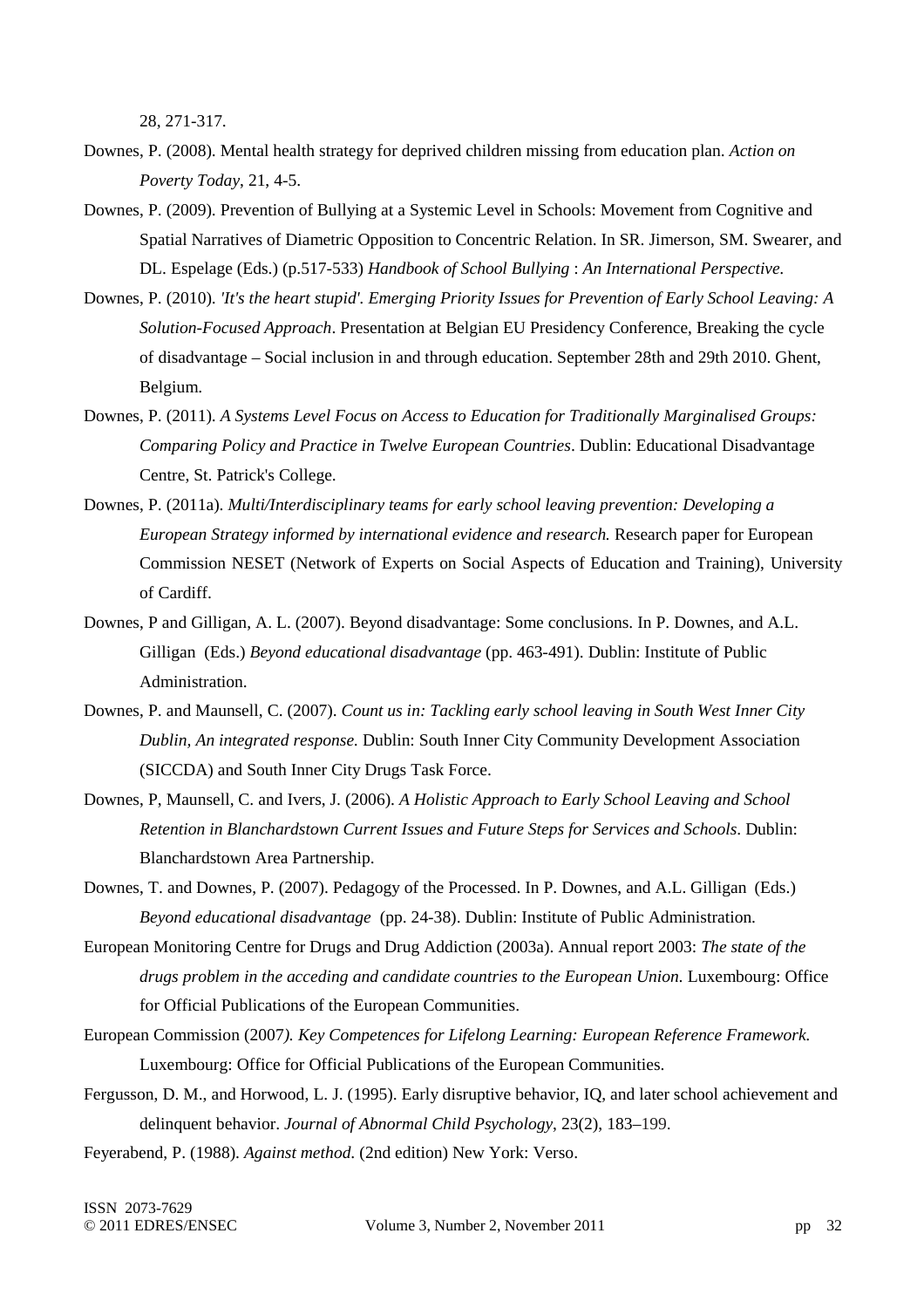Field, S., Kuczera, M., and Pont, B. (2007). *No more failures: Ten steps to equity in education.* Paris: OECD.

- Finkelhor, D., Ormrod, R., Turner, H., and Hamby, S. L. (2005). The victimization of children and youth: A comprehensive, national survey. *Child Maltreatment*, 10, 5–25.
- Fonagy, P., Twemlow, S. W., Vernberg, E., Sacco, F. C., and Little, T. D. (2005). Creating a peaceful school learning environment: The impact of an antibullying program on educational attainment in elementary schools. *Medical Science Monitor*, *11*, 317–325.
- Foster, S., Rollefson, M., Doksum, T., Noonan, D., Robinson, G., and Teich, J. (2005). *School mental health services in the United States, 2002-2003*. Rockville, MD: Center for Mental Health Services, Substance Abuse and Mental Health Services Administration.

Freire, P. (1972). *Pedagogy of the oppressed*. London: Penguin.

- Freudenberg N, and Ruglis J. (2007). Reframing school dropout as a public health issue. *Preventing Chronic Disease,* 4(4).
- Fried, S., and Fried, P. (1996). *Bullies and victims: Helping your child through the schoolyard battlefield*. New York: M. Evans.
- Gergen, K.J. (1994).*Toward transformation in social knowledge.* 2nd ed. London: Sage Publications.
- Gilligan, A. L. (Ed.) (2002*). Primary education: Ending disadvantage. Proceedings and Action Plan of National Forum.* Dublin: Educational Disadvantage Centre, St. Patrick's College.
- Glasser, W. (1969). *Schools without failure*. New York and London: Harper and Row.
- Glew, G. M., Fan, M., Katon, W., Rivara, F. P., and Kernic, M. A. (2005). Bullying, psychosocial adjustment, and academic performance in elementary school. *Archives of Pediatric Adolescent Medicine*, *159*, 1026–1031.
- Graham, C. A., and Easterbrooks, M. A. (2000). School-aged children's vulnerability to depressive symptomatology: The role of attachment security, maternal depressive symptomatology, and economic risk. *Development and Psychopathology*, 12, 201–213.
- Groninger, R. and Lee, R. (2001). Social capital and dropping out of school: benefits to at risk students of teachers' support and guidance. *Teachers College Record,* 103(4), 548–581.
- Harrington, R., Rutter, M., and Fombonne, E. (1996). Developmental pathways in depression: Multiple meanings, antecedents and endpoints. *Development and Psychopathology*, 8(4), 601-616.
- Haynes, N. M., and Comer, J. P. (1993). The Yale School Development Program process, outcomes, and policy implications, *Urban Education*, 28(2), 166-199.

 Heidegger, M. (1927). *Being and time.* Trans. by J. MacQuarrie and E. Robinson (1962). Oxford: Basil Blackwell.

- Hodgson, D. (2007). Towards a more telling way of understanding early school leaving. *Issues in Educational Research*, 17, 40-61.
- Institute for Education and Transformation (1992). *Voices from the inside: A report on schooling from inside the classroom – Part I: Naming the problem.* Claremont, CA: Claremont Graduate School.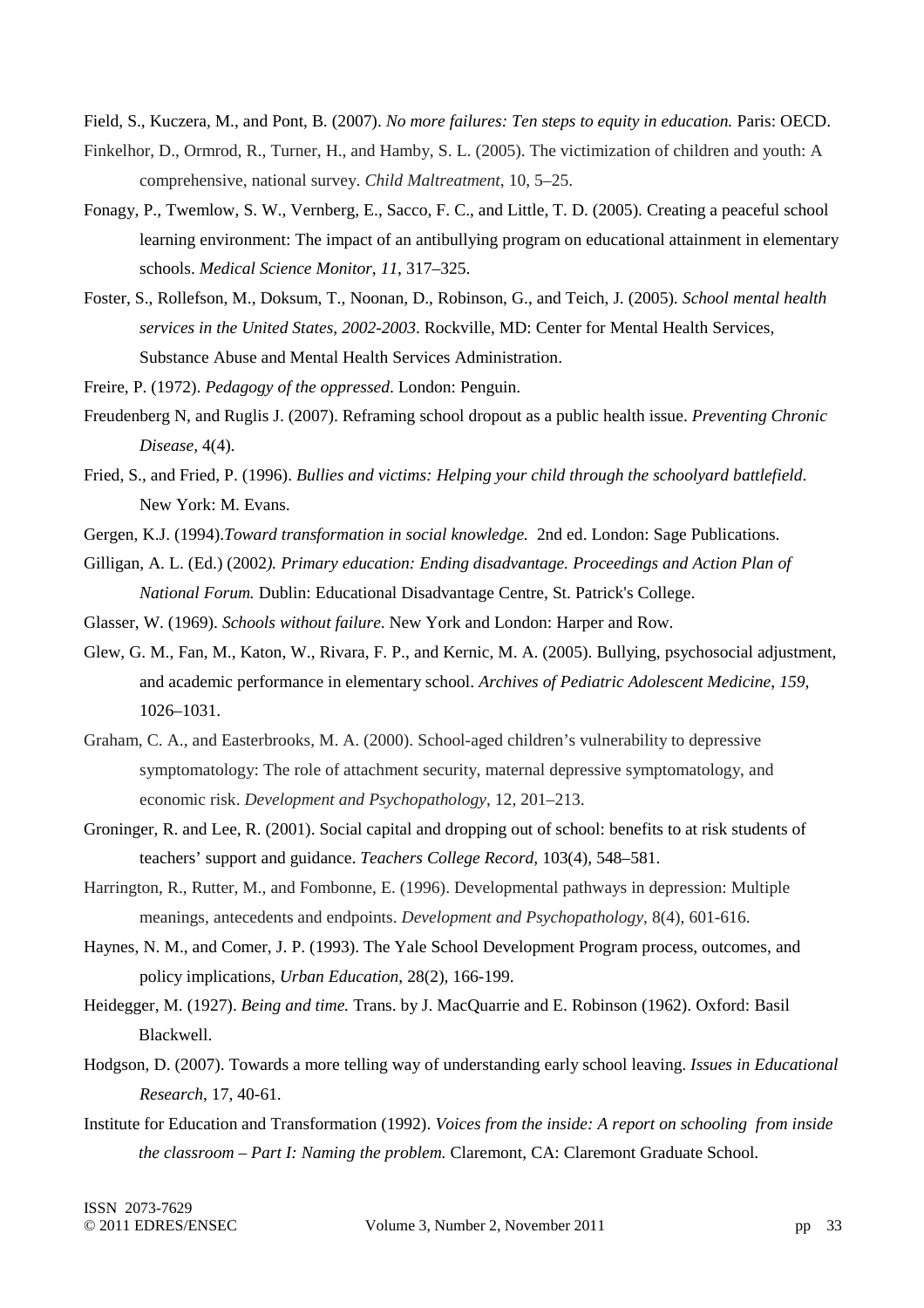- Ivančič, A., Mohorčič Špolar, V.A. and Radovan, M. (2010). *The case of Slovenia. Access of adults to formal and non-formal education – policies and priorities.* Ljubljana: Slovenian Institute for Adult Education.
- Ivers, J. and Downes, P. (2011). A phenomenological reinterpretation of Horner's 'fear of success' in terms of social class. *European Journal of Psychology of Education, 26 (4).*
- Kaltiala-Heino, R., Rimpelä, M., Rantanen, P., Rimpelä, A. (2000). Bullying at school an indicator of adolescents at risk for mental disorders. *Journal of Adolescence, 23*, 661-674.
- Kaplan, D.D., Damphousse, J.R. and Kaplan, H.B. (1994). Mental health implications of not graduating from high school. *Journal of Experimental Education*, 62, 105-123.
- Keddie, A. and Churchill, R. (2003). Power, control and authority: Issues at the centre of boys' relationships with their teachers. *Queensland Journal of Educational Research*, 19(1), 13-27.
- Kellaghan, T., Weir, S., O'hUallachain, S. and Morgan, M. (1995). *Educational disadvantage in Ireland.* Dublin: Department of Education; Combat Poverty Agency; Education Research Centre.
- Kelly, A.V. (1999). *The curriculum: Theory and practice*. London: Paul Chapman Publishing Ltd.
- Kessler, R. (2009). Identifying and screening for psychological and comorbid medical and psychological disorders in medical settings. *Journal of Clinical Psychology*, 65(3), 253–267.
- Kochenderfer, R., and Ladd, G. W. (1996). Peer victimization: Cause or consequence of school maladjustment? *Child Development*, *67*, 1305–1317.
- Kozlovskiy, V., Khokhlova, A. and Veits, M. (2010). *The role of Russian educational institutions in the promotion of access for adults to formal education* St Petersburg: Department of Sociology, Saint Petersburg State University.
- Kuhn, T. (1962). *The structure of scientific revolutions*. Chicago: University of Chicago Press.
- Kumpulainen, K., Räsänen, E., and Henttonen, I. (1998). Children involved in bullying: Psychological disturbance and the persistence of the involvement. *Child Abuse and Neglect*, *23*, 1253–1262.
- Kuperminc, G. P., Leadbeater, B. J., Emmons, C., and Blatt, S. J. (1997). Perceived school climate and difficulties in the social adjustment of middle school students. *Applied Developmental Science*, 1(2), 76-88.
- Leslie, L. K., Hurlburt, M. S., Landsverk, J., Barth, R., and Slymen, D. J. (2004). Outpatient mental health services for children in foster care: A national perspective. *Child Abuse and Neglect*, 28, 699–714.
- Lingard, B., Martino, W., Mills, M., and Bahr, M. (2002). *Addressing the educational needs of boys Strategies for schools.* Canberra: Commonwealth Department of Education, Science and Training.
- Marcuse, H. (1964). *One dimensional man.* Boston: Beacon Press.
- Martino, W., and Pallotta-Chiarolli, M. (2003). *So what's a boy? Addressing issues of masculinity and schooling.* Maidenhead: Open University Press.
- McIntyre-Mills, J. (2010). Participatory design for democracy and wellbeing: Narrowing the gap between *service* outcomes and perceived needs. *Systemic Practice Action Research*, 23:21–45.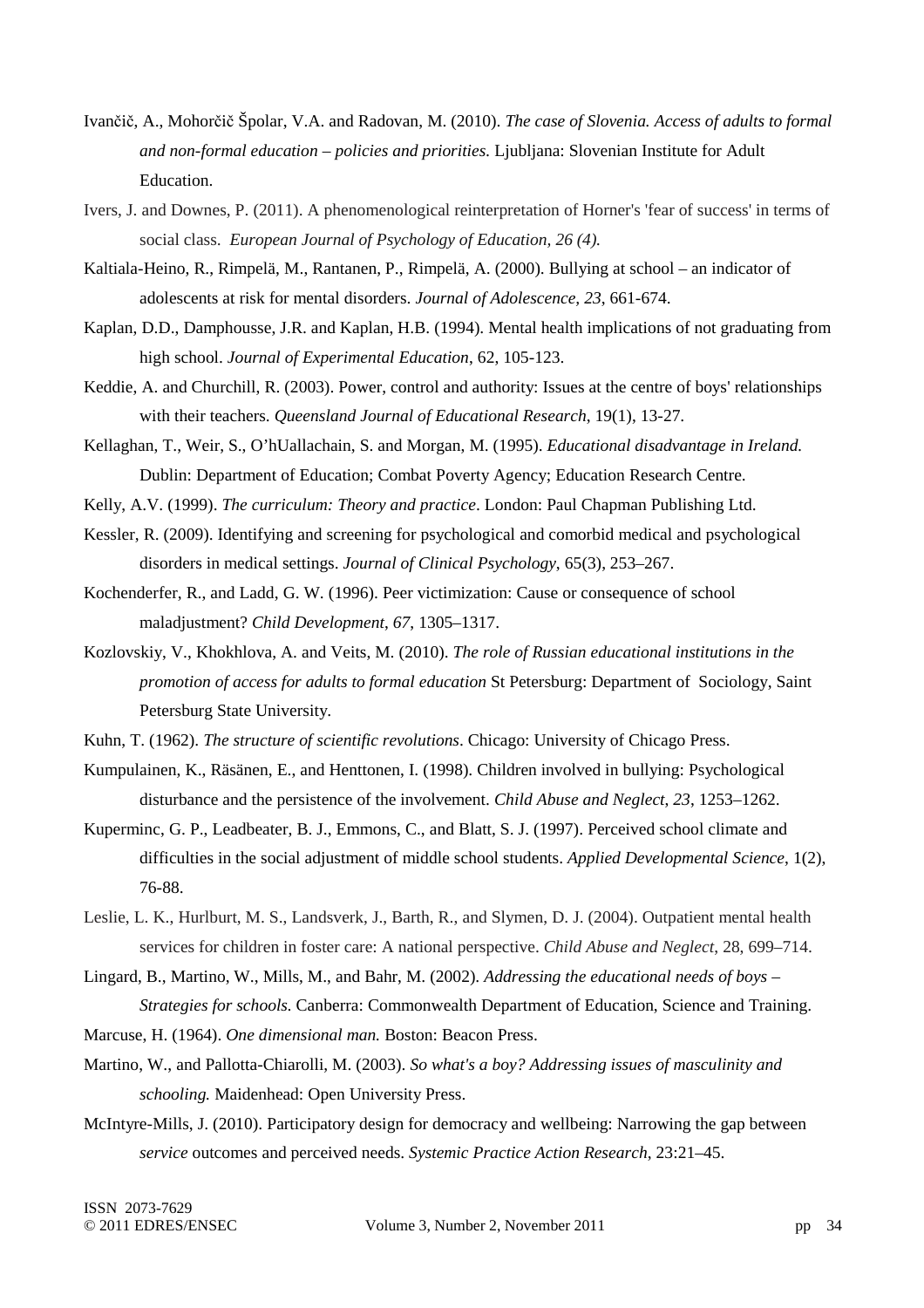Meier, D. (1992). Reinventing teaching. *Teachers College Record*, 93, 594-609.

- Miles, M.B. and Huberman, A.M. (1994). *Qualitative data analysis: A sourcebook of new methods* (2nd Edition). Thousand Oaks, CA: Sage.
- Nansel, T. R., Haynie, D. L., and Simons-Morton, B. G. (2003). The association of bullying and victimization with middle school adjustment. *Journal of Applied School Psychology*, *19*, 45–61.
- O'Connell, M. and Sheikh, H. (2009). Non-cognitive abilities and early school dropout: longitudinal evidence from NELS, *Educational Studies,* 35: 4, 475-479.
- OECD (2010). *Overcoming School Failure: Policies that work.* Paris: OECD.
- Oireachtas Joint Committee on Education and Science for their study on early school leaving (2010). *Staying in education: A new way forward – School and out-of-school factors protecting against early school leaving.* Dublin: Government Publications.
- Oliver, M. (1992). Changing the social relations of research production. *Disability, Handicap and Society,* 7(2), 101-114.
- Oliver, M. (2004). Emancipatory Research: Realistic goal or impossible dream? In C. Barnes and G. Mercer. (Eds.). *Doing Disability Research* (pp. 15-31).Leeds: The Disability Press.
- Olweus, D. (1993). *Bullying at school*. Cambridge: Blackwell.
- Popper, K. (1957). *The poverty of historicism*. London: Routledge and Kegan Paul.
- Power, S. (2006). *Policy-relevant review of FP4 and FP5 research projects in the field of Education*. Brussels: DG-Research of the European Commission.
- Pyhältö, K., Soini, T. and Pietarinen, J. (2010) Pupils' pedagogical well-being in comprehensive school significant positive and negative school experiences of Finnish ninth graders *European Journal of Psychology of Education,* 25:207–221.
- Rammel, S., and Gottwald, R. (2010). *Social inclusion in formal and non formal adult education: Findings from Austrian institutions and government representatives.* Krems: Danube University.
- Reinke, W.M., Splett, J.D., Robeson, E.N. and Offutt, C.A. (2009). Combining school and family interventions for the prevention and early intervention of disruptive behavior problems in children: A public health perspective. *Psychology in the Schools,* 46(1), 33-43.
- Ross, C. and Wu, C. (1995). The links between education and health. *American Sociological Review,* 60, 719- 45.
- Ross, C. E. and Mirowsky, J. (1989). Explaining the social patterns of depression: control and problem solving — or support and talking? *Journal of Health Social Behaviour*, 30(2), 209-19.
- Rutter, M., and Sroufe, LA. (2000). Developmental psychopathology: Concepts and challenges. *Development and Psychopathology,* 12, 265–296.
- Scardamalia, M., and Bereiter, C. (1991). Higher levels of agency for children in knowledge-building: A challenge for the design of new knowledge media. *The Journal of the Learning Sciences*, 1(1), 37-68.
- Smyth, E., McCoy, S. and Darmody, M. (2004). *Moving Up: The experiences of first-year students in post-*